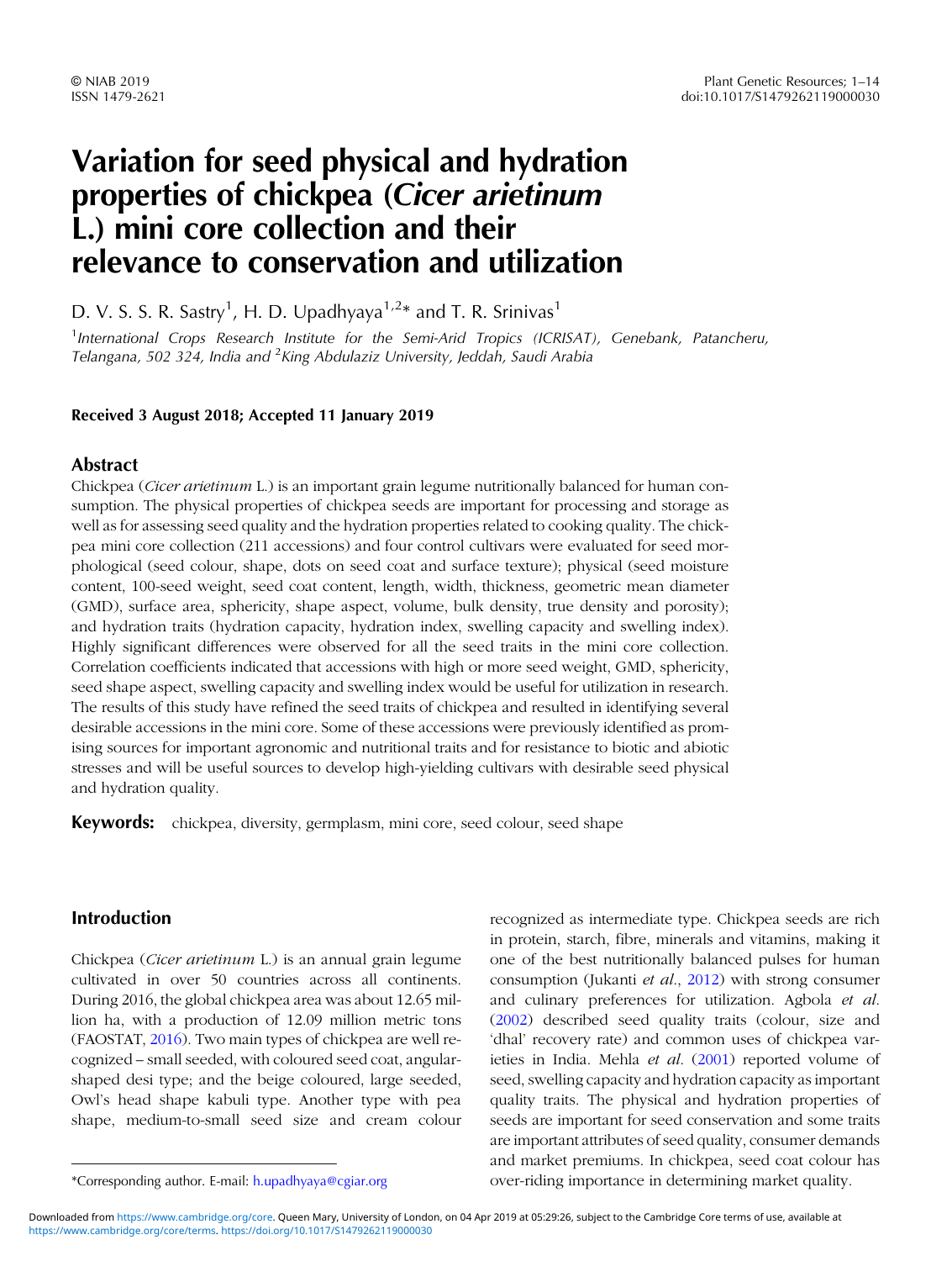The physical properties of seeds are important in designing equipment and structures for handling, transporting, processing and storage (Nikobin et al., [2009](#page-12-0); Wood et al., [2014\)](#page-13-0), for assessing seed quality (Eissa et al., [2010\)](#page-12-0) and for milling and marketing (Ramasamy and Harte, [2009](#page-13-0)). Mechanical resistance of seeds is a physical property and seeds having greater weight and thickness were less susceptible to mechanical damage. Sastry et al. ([2014\)](#page-13-0) have reported relevance of seed physical properties of chickpea germplasm. However, the detailed measurements of the principal dimensions of chickpea seeds and variations in physical and hydration properties have not been investigated in diverse cultivars or germplasm of chickpea. Besides dietary value, the importance of chickpea is also judged by physiochemical and cooking quality traits (Patanè, [2006](#page-13-0)). Williams et al. [\(1983](#page-13-0)) reported a fourfold variation in the time required to cook chickpeas (55 to over 200 min), and even among kabuli types, a wide variation for cooking time (33–72 min) was observed by Ozer et al. [\(2010](#page-13-0)). A large number of chickpea seed samples could be screened using an automated Mattson cooker method, an easy, objective-oriented and more resource-efficient way (Wang and Daun, [2005\)](#page-13-0).

Germplasm collections offer the much needed diversity for important morphoagronomic traits including seed traits (Genebank Database, 2018). The ICRISAT Genebank, Patancheru, India, conserves 20,764 accessions of chickpea from 61 countries. Upadhyaya and Ortiz [\(2001](#page-13-0)) developed the chickpea mini core collection (211 accessions) to overcome size-related problems for extensive and economical evaluation and utilization of germplasm. The mini core collection represents both geographical and biological diversity present in cultivated chickpea germplasm. The objective of this study was to investigate the physical and hydration properties of the chickpea mini core collection along with four control cultivars to identify the useful sources of variation for utilization in research to develop cultivars with desirable qualities.

#### Materials and methods

The materials for this study consisted of 211 accessions of chickpea mini core collection (Upadhyaya and Ortiz, [2001\)](#page-13-0) and four control cultivars, viz., G 130, L 550, ICCV 2, and ICCV 10. G 130 (ICC 4948) is a desi type, late-maturing cultivar adapted to northern India, L 550 (ICC 4973) is a highyielding, medium-duration kabuli cultivar, tolerant to root knot nematode, but susceptible to Fusarium wilt and Ascochyta blight, and adapted to irrigation conditions in India (Dua et al., [2001\)](#page-12-0). ICCV 2 (ICC 12968) is an earlymaturing and Fusarium wilt-resistant kabuli type, adapted in peninsular India (Kumar et al., [1985\)](#page-12-0). ICCV 10 (ICC 15996) is a short-to-medium duration, high-yielding desi type, resistant to Fusarium wilt and tolerant to dry root rot, drought-tolerant and adapted in the southern and central zones of India (ICRISAT, [1994\)](#page-12-0). The mini core and control cultivars were grown in Vertisols (Kasireddipally series-isohypothermic Type Pellustert) (El-Swaify et al., [1985](#page-12-0)) during 2016–2017 post rainy season (October– April) at ICRISAT, Patancheru, India. Each accession was planted in a plot of two rows of 4 m length, with a row-to-row spacing of 60 cm and plant-to-plant spacing of 10 cm. Freshly harvested seed samples were handthreshed and cleaned samples were stored (two replicates) under short-term storage conditions (20°C and 40% RH) for 2 weeks to attain equilibrium moisture content (emc). Observations were recorded on 22 important seed traits including morphological traits – seed colour, shape, dots on seed coat and surface texture; seed moisture content, 100-seed weight, seed coat content; and principal dimensions of seed size such as length, width and thickness, geometric mean diameter (GMD), surface area, sphericity/roundness index, shape aspect, volume, bulk density, true density, porosity, hydration capacity, hydration index, swelling capacity and swelling index as described below:

# Seed colour, shape, dots on seed coat and surface texture

Visual observations on seed colour, shape, dots on seed coat and surface texture were recorded on clean bulk sample of 200 g under natural light as naked eye observation using Royal Horticultural Society colour chart (codes) following the Descriptors for Chickpea (IBPGR, ICRISAT, and ICARDA, [1993](#page-12-0)).

#### Seed moisture content

The moisture content of equilibrated seed samples under controlled environment (emc) was estimated on wet weight basis (w. b.) following oven-dry method (ISTA, [1993](#page-12-0)).

#### Hundred-seed weight

The 100-seed weight of the chickpea samples was determined on randomly selected 100 seeds and weighing them using a sensitive balance and weight was recorded in grams.

# Seed coat content

An accurately weighed sample of 10 seeds in each accession was soaked in distilled water for 16 h at room temperature (25°C). After the water was drained, the soaked seeds were dried on blotting paper and the seed coat was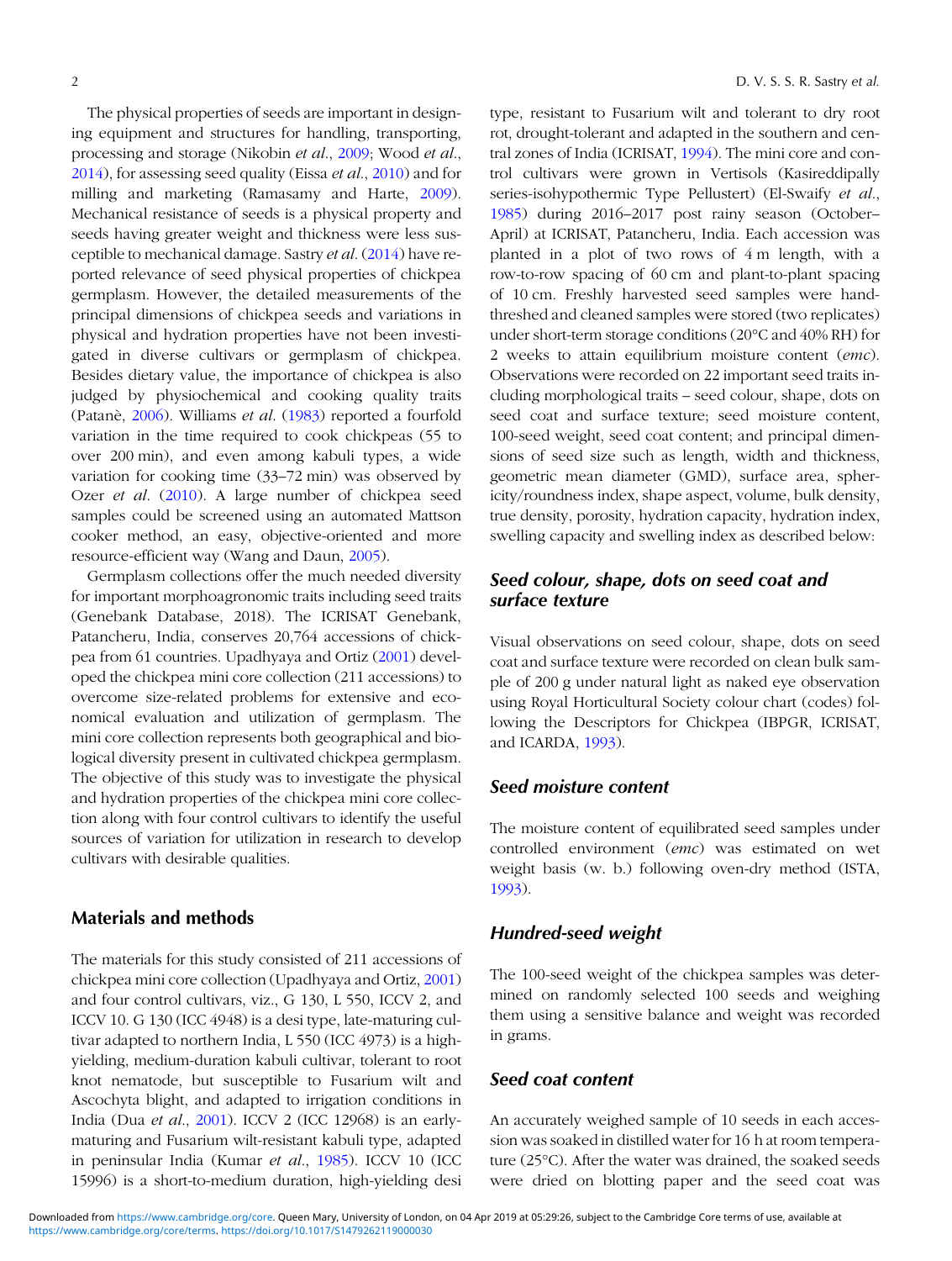completely removed with tweezers. The seed coats collected were dried in an oven at 60°C for 24 h, followed by cooling in a desiccator (Tizazu and Emire, [2010](#page-13-0)). The seed coats were weighed and the per cent seed coat content to seed weight was calculated.

#### Seed size

Seed size was measured in millimetres on principal dimensions such as length, width and thickness. Ten randomly selected seeds from each accession were used to measure length, width and thickness in millimetres, using digital caliper and mean values were determined.

# Seed GMD

The three mutually perpendicular diametrical dimensions of length, width and thicknesses of seed of chickpea were determined and used for calculating the GMD in millimetres following Sreenarayanaa et al. ([1988\)](#page-13-0).

#### Seed surface area, sphericity and shape aspect

Sphericity is the state or form of being spherical. It is the ratio of the surface area of a given object to the surface area of a sphere with the same volume. The sphericity and shape aspect of chickpea seeds were determined as percentages using the procedures suggested by Mohsenin ([1986\)](#page-12-0) and Omobuwajo et al. [\(1999](#page-12-0)), respectively.

## Seed volume, bulk density, true density and porosity

Seed physical parameters such as volume, bulk density, true density and porosity are dependent on morphological seed traits and the moisture content of seeds. Hence these parameters were estimated on seed samples at equilibrium moisture contents. For determining the bulk density, true density and the porosity of a seed sample size of 100 g was used. Bulk density of the seed was calculated by dividing the weight of each sample on its volume (cc), mea-sured by using a graduated cylinder (Eissa et al., [2010](#page-12-0)). True density and volume were determined by toluene solution displacement method (Mohsenin, [1986\)](#page-12-0). Bulk density and true density were expressed as g/cc at given seed moisture conditions. The porosity was determined as the percentage of densities of bulk seeds (Jha, [1999](#page-12-0)).

### Seed hydration and swelling

The seed hydration capacity (g/seed), hydration index, swelling capacity (ml/seed) and swelling index of the

chickpea mini core accessions were estimated following the procedure adopted by Khattak *et al.* [\(2006](#page-12-0)). Two random samples of 100 seeds from each accession were weighed, number of seeds counted and the values converted to gram per seed. Seed volume was determined by transferring 100 seeds into a 100 ml measuring cylinder, and 50 ml of distilled water were added. The gain in volume divided by 100 was recorded as the seed volume. Hydration capacity was recorded as gain in weight after overnight soaking in distilled water. Hydration index was calculated as hydration capacity divided by original seed weight. The swelling capacity was determined as gain in volume after overnight soaking in water, and swelling index was calculated as swelling capacity divided by original seed volume.

The Principal Component Analysis (PCA) was performed to determine the relative importance of different traits in capturing the variation, and hierarchical clustering was done using scores of the first three PCs to categorize accessions, using the software Genstat 17 Edition.

Data were analysed following completely randomized design using Genstat 14th Edition. Correlation coefficients between different traits were calculated using mean values to determine association between different traits.

#### **Results**

Based on the visual seed colour observations, the 211 mini core accessions were classified into 16 seed colours. Yellow brown (48), beige (45), brown (36), black (21) and yellow (16) were the major seed colours followed by brownish beige (12), light brown (10) and dark brown (9). Dots on seed coat were present in 119 and absent in 92 accessions. Seed shapes were represented by angular (158), Owl's head (44) and pea (9) accessions. Seed surface texture was rough for 159, smooth for 48 and tuberculate for four accessions. On the basis of seed morphological traits, the mini core represented 158 desi type, 44 kabuli type and nine intermediate type (online Supplementary Fig. S1).

Performance of mini core accessions and four control cultivars for seed physical and hydration parameters is presented in Tables 1–3 and online Supplementary Table S1. Considering the range of variation for seed traits, the mini core accessions were grouped in to four or five classes [\(Table 1](#page-3-0)). Highly significant differences  $(P<0.01)$  among the accessions were observed for the 18 traits related to seed physical, hydration and quality [\(Table 2\)](#page-4-0). Means and other statistical parameters are presented in [Table 2](#page-4-0) and online Supplementary Table S1. Correlation coefficients between different traits are given in [Table 3.](#page-5-0)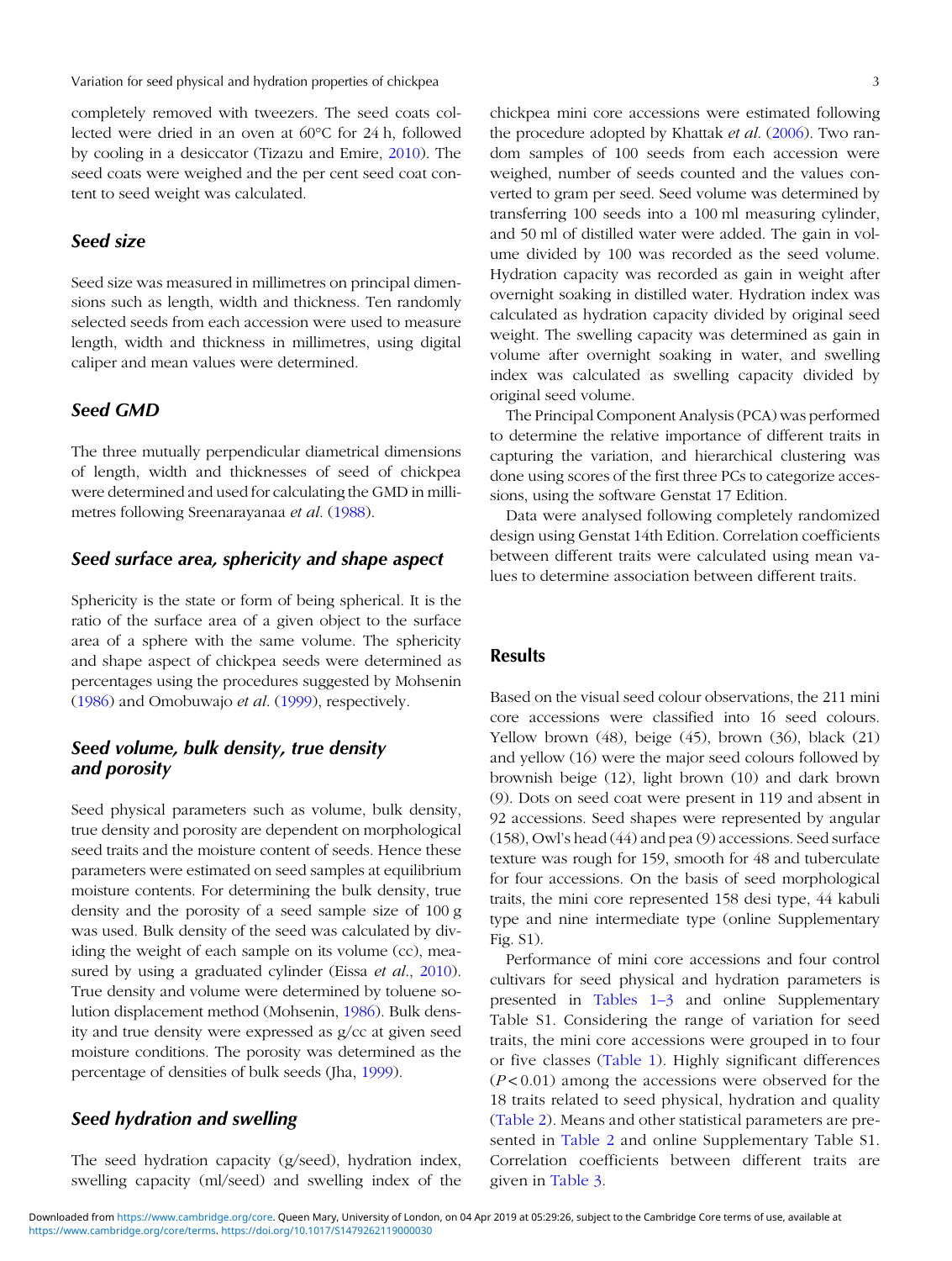|                                 |                | Sphericity (%)              |              |
|---------------------------------|----------------|-----------------------------|--------------|
| Seed moisture content (%)       |                | $\leq$ 75.0                 | 1            |
| ≤11.0                           | 12             | $75.1 - 80.0$               | 104          |
| $11.1 - 11.5$                   | 51             | $80.1 - 85.0$               | 74           |
| $11.6 - 12.0$                   | 95             | 85.1-90.0                   | 31           |
| $12.1 - 12.5$                   | 51             | >90.0                       | $\mathbf{1}$ |
| >12.5                           | $\overline{2}$ | Seed shape aspect (%)       |              |
| Hundred-seed weight (g)         |                | $\leq 70.0$                 | 55           |
| $\leq 10.0$                     | 27             | $70.1 - 75.0$               | 108          |
| $10.1 - 15.0$                   | 104            | $75.1 - 80.0$               | 32           |
| $15.1 - 20.0$                   | 35             | >80.0                       | 16           |
| $20.1 - 25.0$                   | 26             | Bulk density (g/cc)         |              |
| >25.0                           | 19             | $≤0.65$                     | 13           |
| Seed coat content (%)           |                | $0.66 - 0.70$               | 97           |
| $\leq 5.0$                      | 21             | $0.71 - 0.75$               | 98           |
| $5.1 - 10.0$                    | $28\,$         | >0.75                       | 3            |
| $10.1 - 15.0$                   | 71             | True density (g/cc)         |              |
| >15.0                           | 91             | ≤1.20                       | 6            |
| Length (mm)                     |                | $1.21 - 1.25$               | 25           |
| $\leq 7.0$                      | 32             | $1.26 - 1.30$               | 115          |
| $7.1 - 8.0$                     | 117            | $1.31 - 1.35$               | 64           |
| $8.1 - 9.0$                     | 51             | >1.35                       | $\mathbf{1}$ |
| >9.0                            | 11             | Porosity (%)                |              |
| Width (mm)                      |                | $\leq 50.0$                 | 6            |
| $\leq 5.0$                      | 45             | $50.1 - 55.0$               | 122          |
| $5.1 - 6.0$                     | 118            | $55.1 - 60.0$               | $80\,$       |
| $6.1 - 7.0$                     | 32             | >60.0                       | 3            |
| >7.0                            | 16             | Hydration capacity (g/seed) |              |
| Thickness (mm)                  |                | $\leq 0.10$                 | 6            |
| $\leq 5.0$                      | 62             | $0.11 - 0.20$               | 151          |
| $5.1 - 6.0$                     | 90             | $0.21 - 0.30$               | 35           |
| $6.1 - 7.0$                     | 40             | >0.30                       | 19           |
| >7.0                            | 19             | Hydration index             |              |
| Volume $\text{(mm}^3)$          |                | ≤1.10                       | 31           |
| $\leq$ 200                      | 81             | $1.11 - 1.20$               | 140          |
| $201 - 300$                     | 78             | $1.21 - 1.30$               | $38\,$       |
| 301-400                         | 31             | >1.30                       | 2            |
| >400                            | 21             | Swelling capacity (ml/seed) |              |
| GMD (mm)                        |                | $\leq 0.10$                 | 20           |
| $\leq 6.0$                      | 106            | $0.11 - 0.20$               | 146          |
| $6.1 - 7.0$                     | 68             | $0.21 - 0.30$               | 33           |
| $7.1 - 8.0$                     | 32             | >0.30                       | 12           |
| >8.0                            | 5              | Swelling index              |              |
| Surface area (mm <sup>2</sup> ) |                | $≤1.00$                     | 62           |
| ${\leq}100$                     | 46             | $1.01 - 1.05$               | 63           |
| $101 - 150$                     | 124            | $1.06 - 1.20$               | 82           |
| $151 - 200$                     | 35             | >1.20                       | 4            |
|                                 |                |                             |              |

<span id="page-3-0"></span>Table 1. Frequency distribution for seed physical and hydration properties of chickpea mini core accessions

Table 1. (Cont.)

 $>200$  6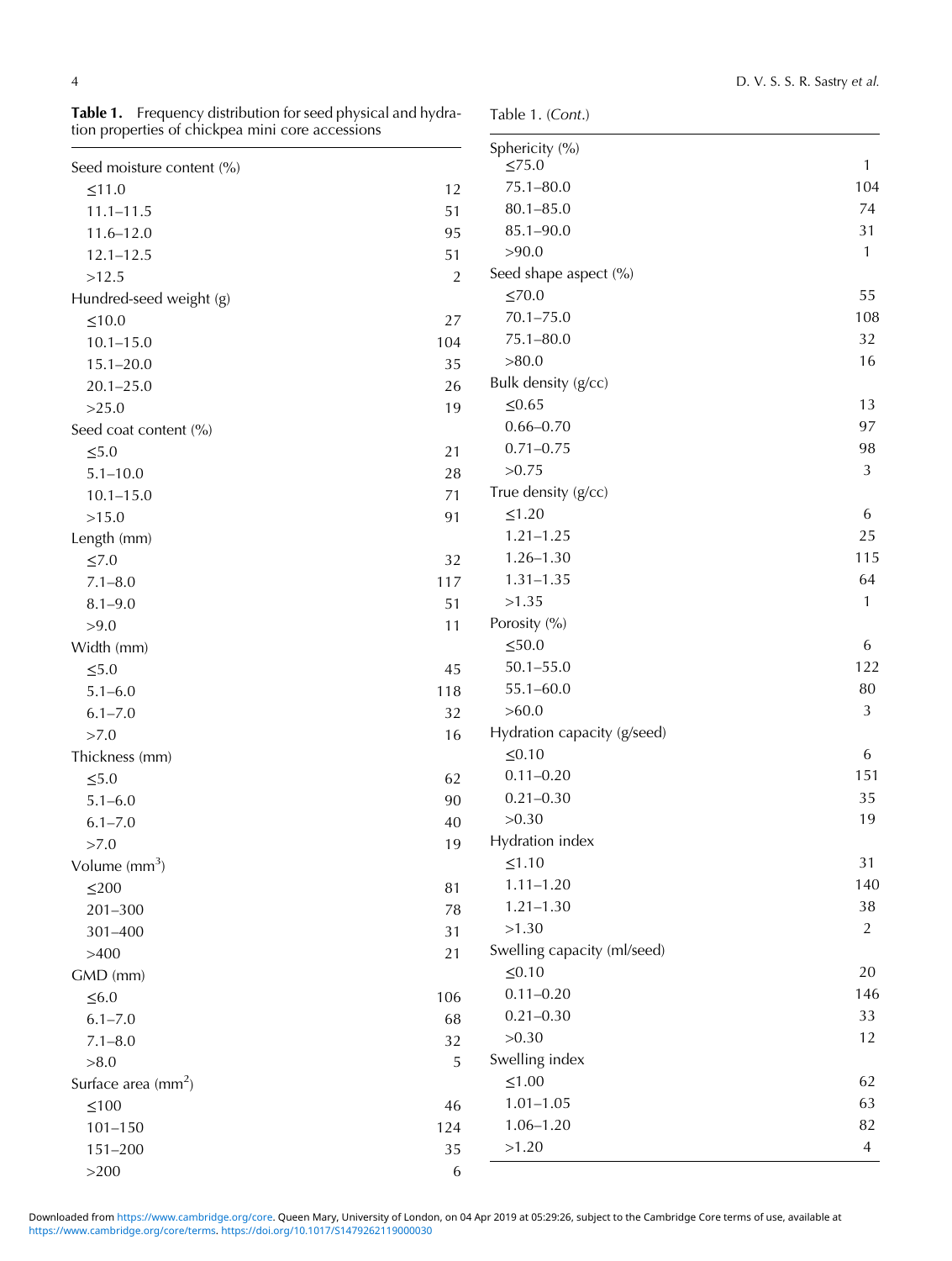|                              | F test<br>Range<br>< 0.01 | <b>CV</b>  | Overall | Desi  | Kabuli | Intermediate | Controls |       |       |                   |                    |
|------------------------------|---------------------------|------------|---------|-------|--------|--------------|----------|-------|-------|-------------------|--------------------|
| Observation                  |                           |            | (9/0)   | Mean  | Mean   | Mean         | Mean     | G 130 | L 550 | ICCV <sub>2</sub> | ICCV <sub>10</sub> |
| Moisture content (%)         | $10.1 - 12.8$             | $\ast\ast$ | 0.51    | 11.7  | 11.7   | 11.8         | 12.0     | 12.1  | 12.2  | 12.1              | 12.2               |
| Hundred-seed weight (g)      | $8.1 - 36.7$              | $***$      | 5.54    | 15.6  | 13.2   | 24.1         | 16.4     | 10.0  | 19.3  | 22.6              | 17.1               |
| Seed coat content (%)        | $4.1 - 19.6$              | $***$      | 6.46    | 13.1  | 15.4   | 5.2          | 11.4     | 15.8  | 4.9   | 7.2               | 12.2               |
| Length (mm)                  | $6.4 - 9.6$               | $***$      | 1.96    | 7.7   | 7.5    | 8.4          | 7.8      | 7.2   | 8.0   | 8.3               | 7.4                |
| Width (mm)                   | $4.5 - 7.6$               | $***$      | 3.21    | 5.6   | 5.4    | 6.6          | 5.8      | 5.0   | 6.4   | 6.8               | 5.8                |
| Thickness (mm)               | $4.5 - 7.9$               | $***$      | 3.09    | 5.6   | 5.3    | 6.8          | 6.0      | 4.8   | 6.4   | 6.8               | 5.8                |
| Volume $\text{(mm}^3)$       | $131 - 548$               | $***$      | 7.00    | 256   | 220    | 384          | 270      | 172   | 328   | 390               | 255                |
| Geometric mean diameter (mm) | $5.1 - 8.2$               | $***$      | 2.27    | 6.3   | 6.0    | 7.2          | 6.5      | 5.6   | 6.9   | 7.3               | 6.3                |
| Surface area $\text{(mm}^2)$ | $81 - 221$                | $***$      | 4.58    | 125   | 113    | 165          | 131      | 97    | 150   | 168               | 126                |
| Sphericity (%)               | 73.4-90.4                 | $***$      | 1.69    | 81.0  | 79.5   | 85.7         | 84.5     | 76.9  | 86.1  | 87.8              | 85.3               |
| Seed shape aspect (%)        | 65.4-84.2                 | $***$      | 2.93    | 72.9  | 71.2   | 78.2         | 76.3     | 68.5  | 79.4  | 82.1              | 77.7               |
| Bulk density (g/cc)          | 0.578-0.791               | **         | 2.06    | 0.700 | 0.702  | 0.691        | 0.707    | 0.725 | 0.724 | 0.714             | 0.723              |
| True density (g/cc)          | 1.104-1.372               | $***$      | 2.27    | 1.286 | 1.293  | 1.261        | 1.293    | 1.269 | 1.192 | 1.299             | 1.329              |
| Porosity (%)                 | $45.2 - 64.0$             | $***$      | 2.35    | 54.4  | 54.3   | 54.9         | 54.9     | 57.1  | 60.7  | 55.0              | 54.4               |
| Hydration capacity (g/seed)  | $0.096 - 0.485$           | $***$      | 3.94    | 0.182 | 0.153  | 0.285        | 0.190    | 0.117 | 0.213 | 0.179             | 0.199              |
| Hydration index              | 1.011-1.309               | $***$      | 1.98    | 1.161 | 1.158  | 1.180        | 1.127    | 1.174 | 1.173 | 1.227             | 1.34               |
| Swelling capacity (ml/seed)  | $0.082 - 0.463$           | $***$      | 5.08    | 0.163 | 0.137  | 0.255        | 0.173    | 0.114 | 0.213 | 0.148             | 0.191              |
| Swelling index               | 0.879-1.577               | $***$      | 3.59    | 1.043 | 1.039  | 1.063        | 1.025    | 1.147 | 1.172 | 1.087             | 1.083              |
| No. of observations          |                           |            |         | 211   | 158    | 44           | 9        |       |       |                   |                    |

<span id="page-4-0"></span>**Table 2.** Range, means and statistical parameters of seed physical and hydration properties of chickpea mini core accessions along with control cultivars

 $^{**}$ Significant differences at  $P$  = 0.01.

Variation for seed physical and hydration properties of chickpea

Variation for seed physical and hydration properties of chickpea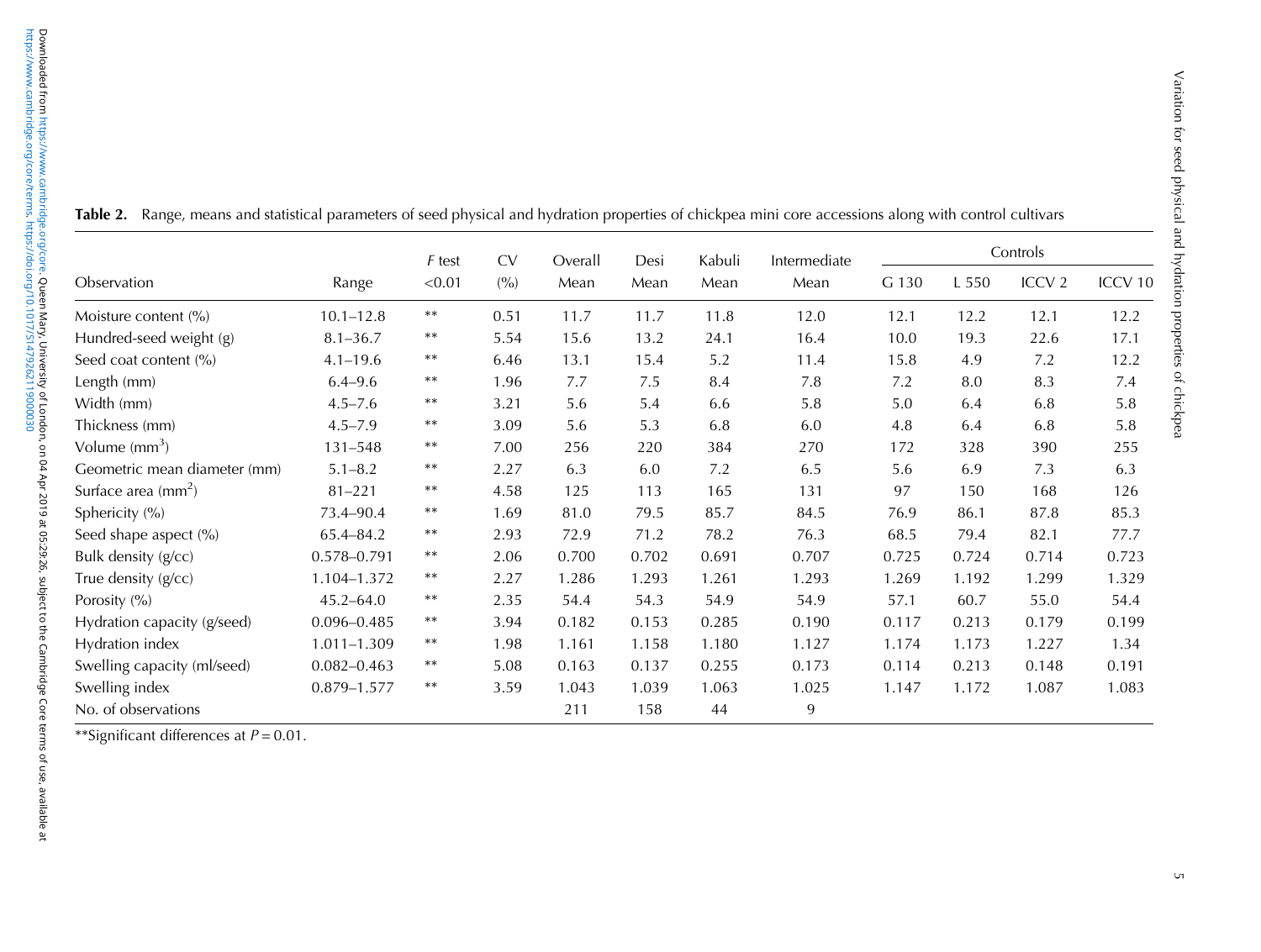| Trait      | EMC      | SWT      | SCC      | <b>SL</b>  | SW       | <b>ST</b> | SV       | <b>GMD</b> | SA       |
|------------|----------|----------|----------|------------|----------|-----------|----------|------------|----------|
| <b>SWT</b> | 0.032    |          |          |            |          |           |          |            |          |
| SCC        | $-0.106$ | $-0.774$ |          |            |          |           |          |            |          |
| <b>SL</b>  | $-0.005$ | 0.901    | $-0.598$ |            |          |           |          |            |          |
| SW         | 0.059    | 0.959    | $-0.762$ | 0.892      |          |           |          |            |          |
| <b>ST</b>  | 0.074    | 0.961    | $-0.808$ | 0.873      | 0.965    |           |          |            |          |
| SV         | 0.040    | 0.982    | $-0.757$ | 0.924      | 0.984    | 0.975     |          |            |          |
| <b>GMD</b> | 0.050    | 0.971    | $-0.758$ | 0.938      | 0.986    | 0.983     | 0.993    |            |          |
| SA         | 0.045    | 0.979    | $-0.759$ | 0.933      | 0.987    | 0.981     | 0.999    | 0.999      |          |
| SSp        | 0.147    | 0.674    | $-0.755$ | 0.388      | 0.740    | 0.774     | 0.683    | 0.683      | 0.685    |
| <b>SSA</b> | 0.135    | 0.620    | $-0.678$ | 0.339      | 0.727    | 0.686     | 0.638    | 0.630      | 0.635    |
| <b>SBD</b> | 0.015    | $-0.332$ | 0.049    | $-0.405$   | $-0.341$ | $-0.329$  | $-0.356$ | $-0.363$   | $-0.360$ |
| <b>STD</b> | $-0.032$ | $-0.284$ | 0.301    | $-0.245$   | $-0.275$ | $-0.278$  | $-0.281$ | $-0.275$   | $-0.278$ |
| SP         | 0.040    | $-0.086$ | $-0.179$ | $-0.183$   | $-0.102$ | $-0.089$  | $-0.111$ | $-0.122$   | $-0.116$ |
| SHyC       | 0.025    | 0.983    | $-0.767$ | 0.882      | 0.938    | 0.942     | 0.966    | 0.951      | 0.960    |
| SHyl       | 0.047    | $-0.061$ | $-0.079$ | $-0.086$   | $-0.075$ | $-0.061$  | $-0.052$ | $-0.075$   | $-0.063$ |
| SwC        | 0.035    | 0.970    | $-0.787$ | 0.857      | 0.926    | 0.932     | 0.950    | 0.936      | 0.945    |
| Swl        | 0.068    | $-0.137$ | $-0.122$ | $-0.218$   | $-0.147$ | $-0.131$  | $-0.147$ | $-0.164$   | $-0.156$ |
| Trait      | SSp      | SSA      | SBD      | <b>STD</b> | SP       | SHyC      | SHyl     | SwC        |          |
| <b>SSA</b> | 0.958    |          |          |            |          |           |          |            |          |
| SBD        | $-0.117$ | $-0.100$ |          |            |          |           |          |            |          |
| <b>STD</b> | $-0.211$ | $-0.196$ | 0.267    |            |          |           |          |            |          |
| SP         | 0.055    | 0.060    | 0.714    | $-0.485$   |          |           |          |            |          |
| SHyC       | 0.657    | 0.603    | $-0.337$ | $-0.314$   | $-0.068$ |           |          |            |          |
| SHyl       | $-0.032$ | $-0.042$ | 0.067    | $-0.095$   | 0.129    | 0.048     |          |            |          |
| <b>SwC</b> | 0.669    | 0.615    | $-0.256$ | $-0.386$   | 0.060    | 0.986     | 0.017    |            |          |
| Swl        | 0.014    | 0.015    | 0.477    | $-0.363$   | 0.695    | $-0.084$  | 0.441    | 0.042      |          |
|            |          |          |          |            |          |           |          |            |          |

<span id="page-5-0"></span>Table 3. Correlations among physical and hydration properties of the chickpea mini core accessions

EMC, equilibrium moisture content; SWT, 100-seed weight; SCC, seed coat content; SL, seed length; SW, seed width; ST, seed thickness; SV, seed volume; GMD, geometric mean diameter; SA, seed surface area; SSp, seed sphericity; SSA, seed shape aspect; SBD, seed bulk density; STD, seed true density; SP, seed porosity; SHyC, seed hydration capacity; SHyI, seed hydration index; SwC, seed swelling capacity; SwI, seed swelling index. Significance levels :  $< 0.05\% = 0.133$  and  $< 0.01\% = 0.175$ .

#### Seed moisture content

Seed moisture content (emc) is an important measure of seed quality influencing the physical parameters, seed handling procedures and storage behaviour of the seeds in genebanks. The emc of the accessions ranged from 10.1 to 12.8% with a mean of 11.7% [\(Table 2\)](#page-4-0). The mini core accessions were classified in to five seed moisture classes [\(Table 1](#page-3-0)). The lowest emc was observed in ICC 15406, a kabuli type with a 100-seed weight 28.6 g and highest emc in ICC 11378, a desi type with a 100-seed weight 12.3 g. The mean moisture contents of the desi, kabuli and intermediate types were 11.7, 11.8 and 12.0%, respectively. The emc of the four control cultivars was similar (12.1–12.2%), but were significantly higher than that of desi and kabuli types.

# Seed weight

The 100-seed weight of the mini core accessions ranged from 8.1 to  $36.7$  g with a mean of  $15.6$  g [\(Table 2](#page-4-0)). Based on the 100-seed weight, the mini core accessions were classified in to five seed weight classes ([Table 1](#page-3-0)). The small seed weight  $\left($ <10 g) was represented by 27 accessions and the large seed weight  $(>30 \text{ g})$  by nine accessions. ICC 13124, a desi type, had the smallest and ICC 15518, a kabuli type, the largest for 100-seed weight. Accessions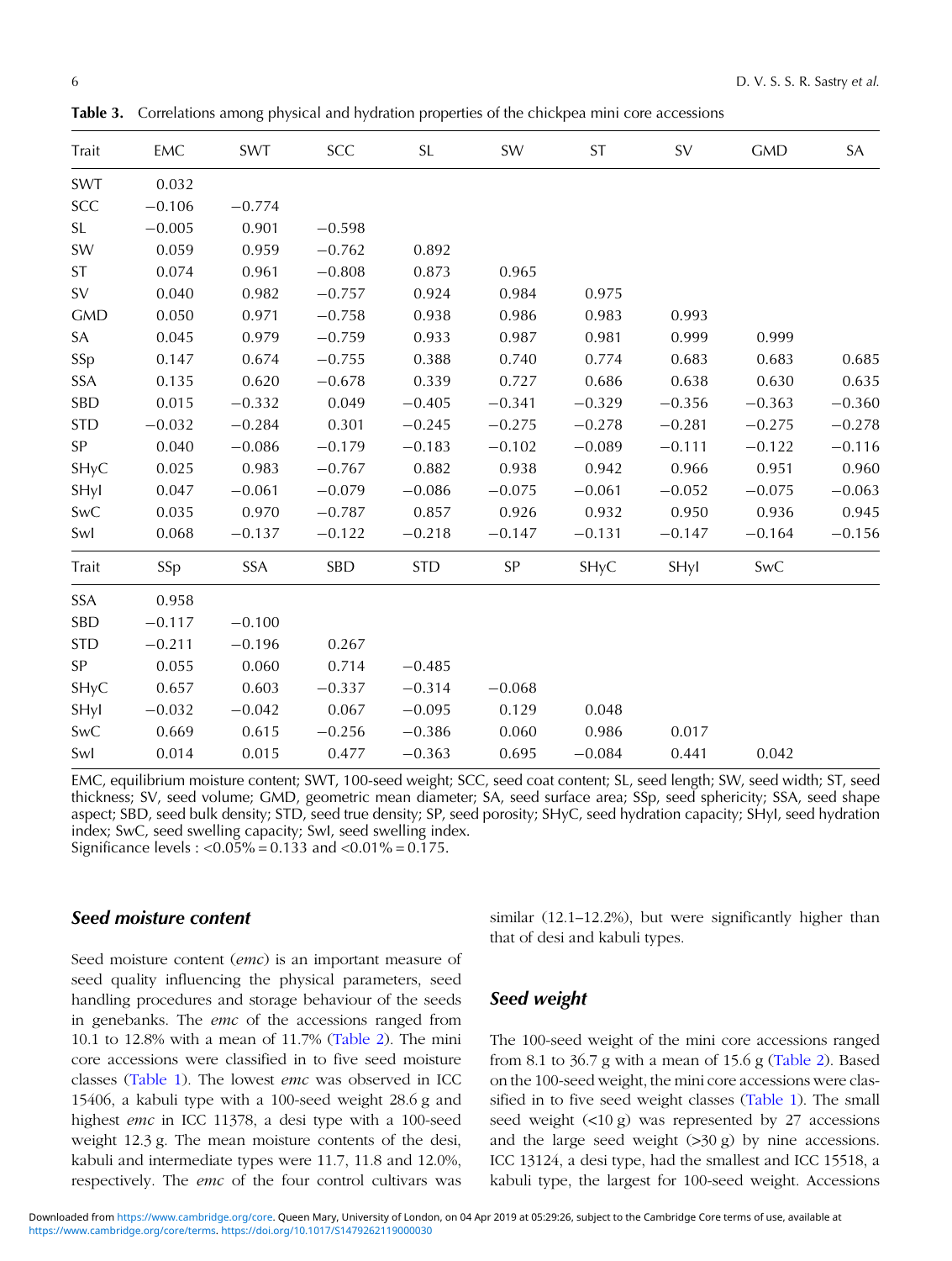with a 100-seed weight range of 8.0–9.3 g were ICCs 3230, 3761, 4607, 4814, 5845, 7184, 12299, 13124, 13892 and 14077; and the large-seeded accessions with a 100-seed weight between 29.7 and 36.6 g were ICCs 8151, 8261, 9137, 12328, 12866, 14199, 15333, 15518, 15697 and 16796. The mean 100-seed weights of the desi, kabuli and intermediate types were 13.2, 24.1 and 16.4 g, respectively. Significant differences were also observed between the 100-seed weights of the control cultivars. G 130 had the lowest 100-seed weight (10.0 g) and ICCV 2 had the highest 100-seed weight (22.6 g).

## Seed coat content

Significant differences were observed in the seed coat content of the mini core accessions which ranged from 4.1 to 19.6% with an overall mean of 13.1% [\(Table 2\)](#page-4-0). A seed coat content of <5% was observed in 21 mini core accessions and >15% in 91 accessions ([Table 1](#page-3-0)). ICC 7272, a kabuli type with a 100-seed weight of 28.1 g, had the lowest seed coat content and ICC 13219, a desi type with a 100-seed weight of 12.3 g, had the highest seed coat content. Overall the three groups, desi, kabuli and intermediate types, had vast differences in the mean seed coat contents. Kabuli types had lowest seed coat content (5.2%) and the desi types had almost three times (15.4%) and intermediate types (11.4%) more than two times seed coat content than the kabuli types. Ten accessions identified with lowest seed coat content were all kabuli type (ICCs 4841, 7255, 7272, 7308, 8261, 10755, 10885, 11764, 12328 and 14199) and 10 accessions with highest seed coat content were all desi type (ICCs 1083, 5639, 5845, 6811, 7441, 11498, 13219, 15612, 15868 and 16261). The control cultivars also differed significantly for seed coat content. L 550 (kabuli type) has the lowest seed coat content (4.9%), and G 130 (desi type) has the highest seed coat content (15.8%).

#### Seed physical dimensions

The mini core accessions differed significantly for all the seed physical dimensions ([Table 2\)](#page-4-0). Seed length of the mini core accessions ranged from 6.4 to 9.6 mm with a mean of 7.7 mm. Eleven accessions had a seed length >9.0 mm. Similarly, the seed width ranged from 4.5 to 7.6 mm and 16 accessions had a seed width >7.0 mm. Seed thickness in mini core ranged from 4.5 to 7.9 mm with a mean of 5.6 mm. Nineteen accessions had a seed thickness >7.0 mm. The seed volume of mini core accessions showed a fourfold range from 131 to  $548 \text{ mm}^3$ with a mean of 256 mm<sup>3</sup>. Twenty-one accessions had a seed volume  $>400$  mm<sup>3</sup>. The mean GMD of mini core was 6.3 mm and five accessions had >8.0 mm GMD. The mean GMD and seed volume of the desi, kabuli and intermediate types were 6.0, 7.2 and 6.5 mm; 220, 384 and 270 mm<sup>3</sup>, respectively. The control cultivars differed significantly for seed size dimensions. G 130 was the smallest in size and ICCV 2 was the largest.

Based on the seed size dimensions, the mini core accessions were classified into four classes for GMD, length, width, thickness and volume ([Table 1\)](#page-3-0). Seed surface area of the accessions ranged from 81 to  $211 \text{ mm}^2$  with a mean of 125 mm<sup>2</sup> ([Table 2\)](#page-4-0) and the accessions were classified in to four surface area classes ([Table 1\)](#page-3-0). Six mini core accessions had a surface area >200 mm<sup>2</sup>. Based on seed GMD and surface area measurements, ICCs 3230, 5845, 7184, 12299 and 13124 were classified as the small-seeded (all desi type) and ICCs 9137, 12328, 15518, 15697 and 16796 as large-seeded (all kabuli type) in the mini core collection. Ten accessions identified with largest seed volume, GMD and surface area in the mini core collection (ICCs 8151, 8261, 9137, 10885, 12328, 14199, 15333, 15518, 15697 and 16796) were all kabuli type.

# Seed sphericity and shape

Seed sphericity and shape aspect are related traits and are useful in defining the roundness of chickpea seeds. Observations on sphericity of seeds showed significant differences among the mini core accessions ([Table 2](#page-4-0)). The sphericity recorded at emc ranged from 73.4 to 90.4% with a mean of 81.0%. The lowest sphericity was observed in ICC 1083, a desi type, and the highest in ICC 7323, an intermediate type. One hundred and five mini core accessions had <80% and 32 accessions >85% seed sphericity. The kabuli types had highest mean sphericity (85.7%) followed by intermediate types (84.5%) and desi types  $(79.5\%)$ .

The seed shape aspect of the mini core collection ranged from 65.4 to 84.2% with a mean of 72.9% [\(Table 2\)](#page-4-0). Fifty-five accessions had <70% and 16 accessions had >80% seed shape aspect. The mini core accessions were classified in to five classes for sphericity and four classes for seed shape aspect [\(Table 1](#page-3-0)). The seed shape aspect was poor in ICC 1194, a desi type, and the best in ICC 7323, an intermediate type. Based on the observations, ICCs 708, 1083 and 1194 were found poor and ICCs 7323, 9137, 13187 and 15518 as best for seed sphericity and shape aspect. The kabuli types had the best (78.2%), followed by intermediate (76.3%) and desi types (71.2%). Ten accessions identified with highest sphericity were ICCs 6363, 7308, 7323, 8151, 8261, 9137, 11764, 13187, 13283 and 15518 and nine of these represent highest seed shape aspect. All these accessions were kabuli type except ICC 7323, an intermediate type. The control cultivars also differed significantly for seed sphericity and seed shape aspect. Seed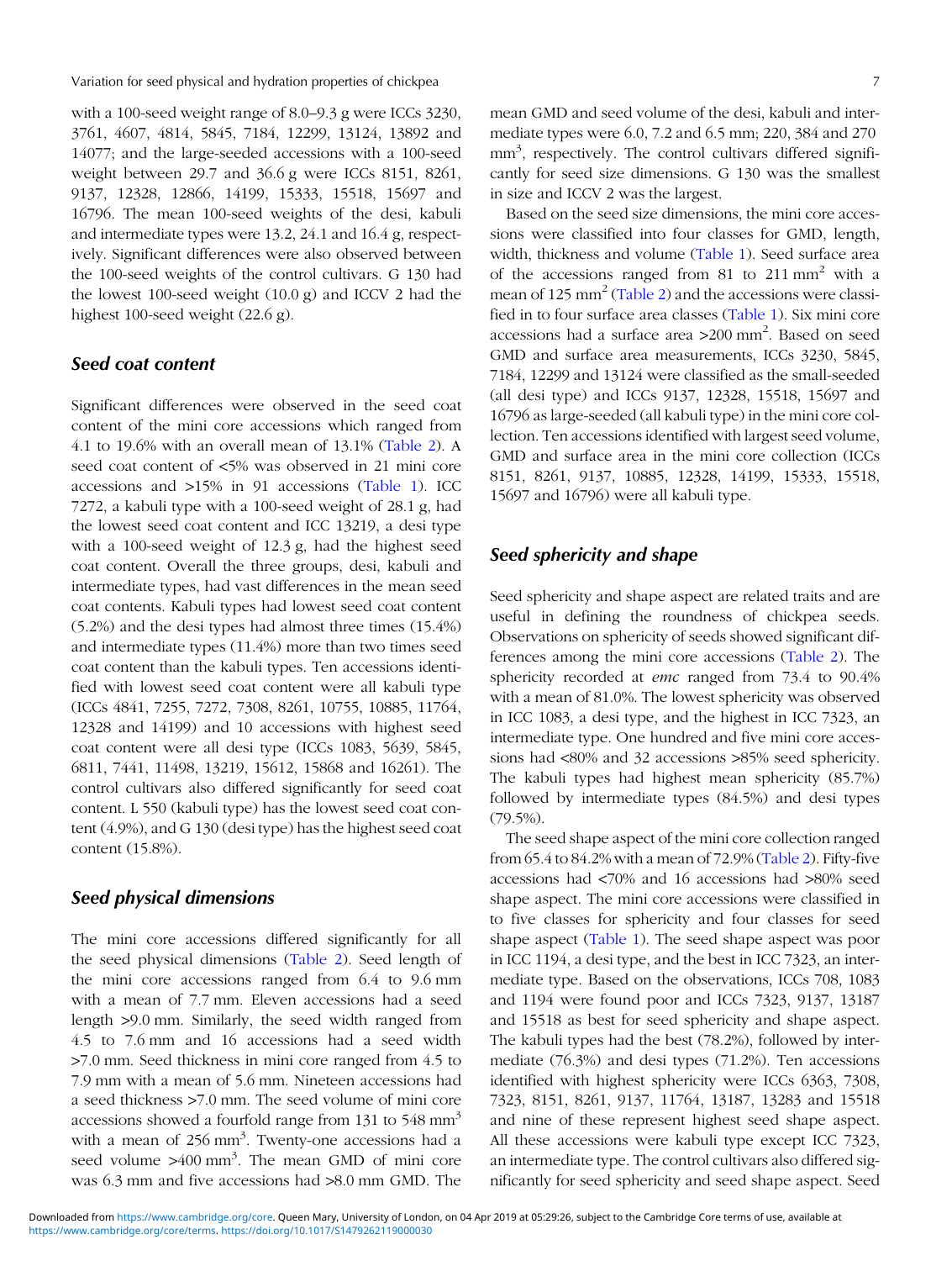sphericity and shape aspect were highest in ICCV 2 and lowest in G 130.

# Seed density and porosity

The 211 mini core accessions showed significant differences for the bulk density, true density and porosity of seeds. The bulk density ranged from 0.578 to 0.791 g/cc with a mean of  $0.700$  g/cc [\(Table 2](#page-4-0)). The lowest bulk density was observed in ICC 16903, a desi type chickpea with a 100-seed weight 14.4 g and a seed coat content 17.1%. Five accessions, ICCs 8151, 13219, 14669, 15612 and 15612, had a seed bulk density≥0.750 g/cc. The seed true density ranged from 1.104 to 1.372 g/cc with a mean of 1.286 g/cc. The mean bulk density and true density of the desi, kabuli and intermediate types were 0.702, 0.691 and 0.707 g/cc; and 1.293, 1.261 and 1.293  $g$ /cc, respectively. Ten accessions identified with highest true density were ICCs 637, 708, 791, 1052, 1915, 3218, 8350, 12492, 12928 and 15606. This includes eight desi, one kabuli and one intermediate type. Two of these accessions, ICC 708 (desi) and ICC 12492 (kabuli) with 100-seed weights 13.8 and 16.5 g respectively, also had high bulk density. The seed porosity is a relative value based on the two densities and ranged from 45.2 to 64.0% with a mean of 54.4% in the mini core collection. Three accessions (ICCs 8261, 9137 and 10341) had a porosity >60%. The seed bulk density and porosity was highest in ICC 10341, a kabuli type with a 100-seed weight 19.2 g and a seed coat content 6.0%. The lowest porosity was in ICC 16903, a desi type with a 100-seed weight 14.4 g and a seed coat content 17.1%. Based on the observations, the mini core accessions were classified into four classes each for bulk density and porosity and five classes for true density ([Table 1\)](#page-3-0). Mean seed porosities of the desi, kabuli and intermediate types were 54.3, 54.9 and 54.9%, respectively. The control cultivars also differed significantly for seed bulk density and seed true density. G 130 and ICCV 10 (both desi types) had the highest bulk density and true density among the control cultivars.

#### Seed hydration and swelling

Significant differences were observed among the mini core accessions for both seed hydration capacity and hydration index [\(Table 2\)](#page-4-0). Seed hydration capacity in the mini core ranged from 0.096 to 0.485 g/seed with a mean of 0.182 g/seed. Seed hydration index of accessions ranged from 1.011 to 1.309 with a mean of 1.161. Seed swelling capacity ranged from 0.082 to 0.463 ml/seed with a mean of 0.163 ml/seed. Seed swelling index of accessions ranged from 0.879 to 1.577 with a mean of 1.043. The seed hydration capacity and swelling capacity was highest in ICC 9137, a

kabuli type with 100-seed weight 35.5 g and a seed coat content 4.7%; and lowest in ICC 13124, a desi type with 100-seed weight 8.0 g and a seed coat content 17.5%. The seed hydration index was highest in ICC 13077, a kabuli type with a 100-seed weight 19.0 g and a seed coat content 5.8%, and was lowest in ICC 5879, a desi type with a 100-seed weight 14.8 g and a seed coat content 13.3%. The mean hydration capacity and hydration index of the desi, kabuli and intermediate types were 0.153 g/seed and 1.158; 0.285 g/seed and 1.180; and 0.190 g/seed and 1.127, respectively. Ten accessions (ICCs 8151, 9137, 12328, 13283, 14199, 15333, 15406, 15518, 15697 and 16796) that were identified with highest hydration capacity were kabuli type and nine among these accessions had highest swelling capacity also. The mean swelling capacity and swelling index of the desi, kabuli and intermediate types were 0.137 ml/seed and 1.039; 0.255 ml/seed and 1.063; 0.173 ml/seed and 1.025, respectively. Five accessions (ICCs 3948, 12654, 12726, 14051 and 14077) representing desi type and five accessions (ICCs 9137, 13077, 13461, 13816 and 15802) representing kabuli type were among the 10 accessions which had highest hydration index. Highest swelling index was recorded in ICCs 3761, 6537, 8195 and 3524 (desi type), ICCs 8261, 9137, 11879, 13077 and 13764 (kabuli type) and ICC 13041, an intermediate type chickpea. Based on the observations, the mini core accessions were classified in to four classes for seed hydration capacity, hydration index, swelling capacity and swelling index [\(Table 1](#page-3-0)). The four control cultivars also had significantly different seed hydration and swelling characteristics. The seed hydration capacity, swelling capacity and swelling index were highest in L 550 (kabuli type) and ICCV 10 (desi type). The porosity was highest in L 550 (kabuli type) and hydration index was highest in ICCV 10 (desi type) among the cultivars.

### Correlations among seed traits

Correlation coefficients among seed physical and hydration traits are presented in [Table 3](#page-5-0). Seed moisture content was poorly correlated with all seed traits except seed sphericity and shape aspect. Since, all the seed samples were dried to a lower emc, the moisture range across seed types was also narrow. Correlations among 100-seed weight and seed coat content, bulk density, true density and seed swelling index were negative and highly significant. However, significant positive correlations were observed with seed physical dimensions, sphericity, shape aspect, porosity, hydration capacity and swelling capacity. Seed coat content was negatively correlated with seed physical dimensions, sphericity, seed shape aspect, hydration capacity and swelling capacity, however, positively associated with seed true density. All seed physical dimensions were positively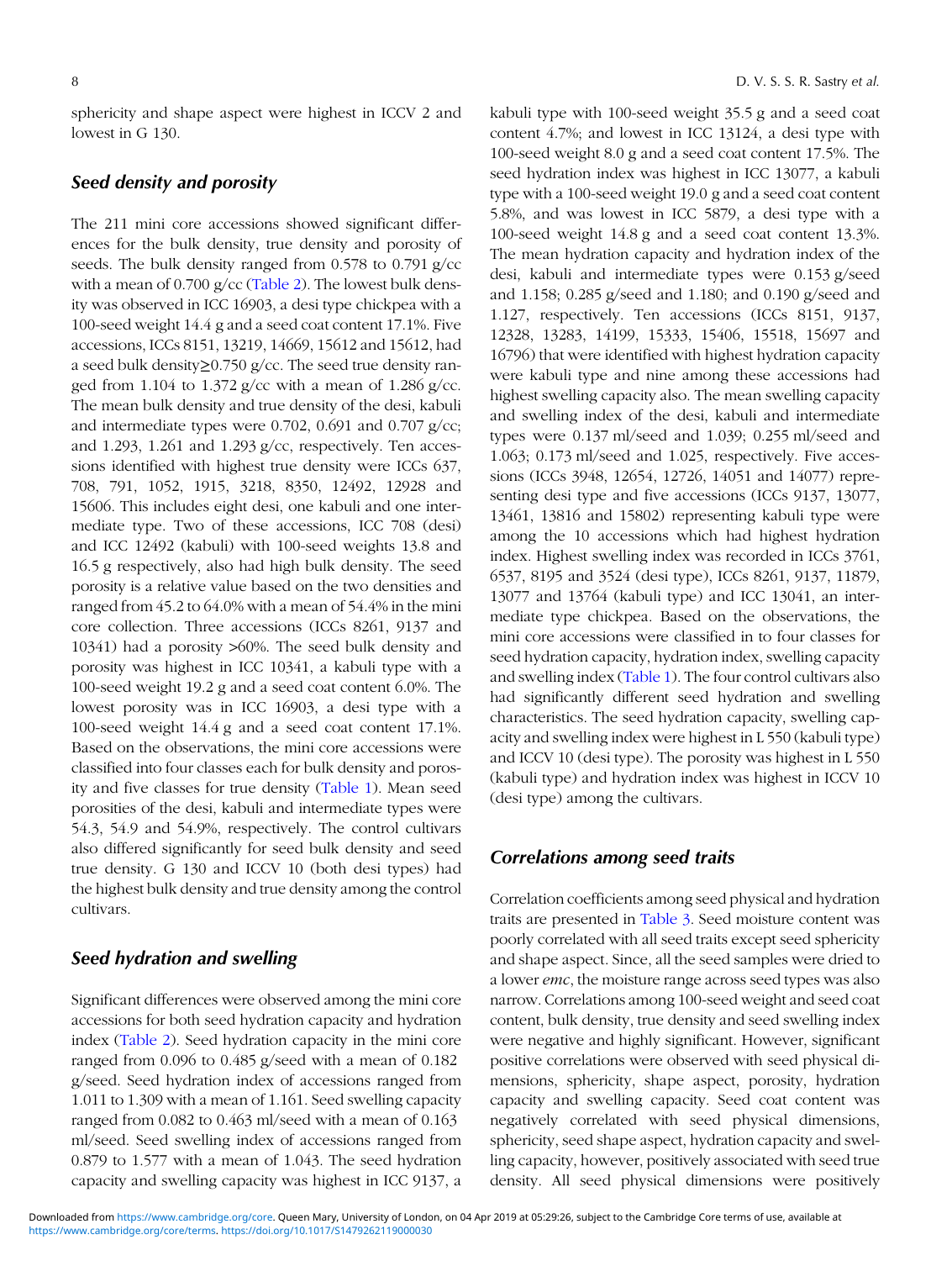correlated contributing to larger seed volume and surface, sphericity and seed shape aspect in the mini core accessions. However, seed dimensions were negatively associated with seed densities and porosity. Both seed densities were positively correlated; however, seed porosity was positively associated with bulk density and negatively with true density. Seed hydration capacity was positively associated with hydration index and swelling capacity.

PCA indicated that the first PC (PC 1) explained 59.3% of variation followed by PC 2 (14.8%) and PC 3 (7.0%) and the three PCs together explained 81.05% variation. The important traits involved in the PC 1 were seed weight, GMD, hydration capacity, seed coat content, seed length, thickness, seed volume, seed width, seed sphericity, seed surface area and seed swelling capacity. For PC 2, the important traits were seed bulk density, seed porosity and seed swelling index, and for PC 3, only the seed true density. Of the 15 traits involved in the first three PCs, only two traits, seed coat content in PC 1 and seed true density in the PC 3, contributed negatively.

A hierarchical cluster analysis conducted using scores of the first three PCs resulted in to three clusters (figure not included). Cluster 1 comprised of 26 accessions largely represented by kabuli types except one desi accession; cluster 2 comprised of 57 accessions represented by all three types, desi (30), kabuli (19) and intermediate (8) types; cluster 3 comprised of 128 accessions all desi type except one intermediate type accession.

The accessions in cluster 1 had high mean values for seven traits (100-seed weight, seed volume, surface area, sphericity, seed shape aspect, hydration capacity, swelling capacity) while those in cluster 2 for four traits (seed moisture content, seed bulk density, porosity, swelling index) and in cluster 3 for three traits (seed coat content, seed true density, seed hydration index) (data not given).

# **Discussion**

Chickpea, like many other legumes, has a narrow genetic base due to bottlenecks associated with its domestication (Abbo et al., [2003](#page-11-0)). The chickpea mini core (Upadhyaya and Ortiz, [2001\)](#page-13-0) selected from the core collection (Upadhyaya et al., [2001\)](#page-13-0) represents diversity of entire collection including the three different seed types described for chickpea. The mini core accessions differed significantly for all the 18 seed physical and hydration traits, indicating that there was adequate diversity in the mini core collection for these traits. In the present study, the mean moisture contents of the desi, kabuli and intermediate types were 11.7, 11.8 and 12.0%, respectively. The range of variation in the emc could be attributed to large diversity in seed size and seed coat thickness for exchanging moisture with surrounding environment (Sastry et al., [2014\)](#page-13-0). However, a large number of accessions (161) were within a narrow range of emc (11.5–12.5%). Seed emc contributed positively to seed sphericity and seed shape aspect. The seed shape directly affects the seed appearance and uniformity of chickpea which are important quality indicators for importers and consumers.

The chickpea mini core represents desi (158), kabuli (44) and intermediate (9) types. Large diversity was observed for seed morphological traits, especially the seed coat colour and shape observed in the mini core collection. In chickpea, seed coat colour has over-riding importance in determining seed quality. Seed coat and coloured seed are major sources for phytochemicals and accessions with higher seed coat content associated with dark seed coat colours offer abundant opportunity to discover variations in health-promoting phytochemicals. Physical measurements on seed geometric traits and further classification of accessions in to different classes significantly contribute to visual observations on seed size and shape.

The mini core collection represented large variation for 100-seed weight (8.1–36.7 g). Overall the kabuli types had on average greater mean 100-seed weight (24.1 g) than the desi types (13.2 g) and intermediate types  $(16.4 \text{ g})$ . Nine mini core accessions had  $>30 \text{ g } 100$ -seed weight, whereas 23 accessions had a 100-seed weight of <10 g. Seed weight was negatively correlated to seed coat content, seed densities and seed swelling index; and positively correlated to all seed dimensional traits and seed hydration and swelling capacities. Seed weight and volume are important attributes determining the consumer preference and cooking quality of chickpea cultivars. In the present study, the 100-seed weight was higher in 32 accessions than the best control cultivar ICCV 2 (22.6 g) and 10 accessions with highest 100-seed weight (29.7–36.6 g) represent kabuli types. Consumers prefer large-seeded types for whole seed consumption, confectionary products, salads and savoury meals (Regan et al., [2006\)](#page-13-0). Seed size is an important trait of kabuli type chickpea and cultivars with 100-seed weight of >40 g garner higher market price as they are preferred by consumers (Gowda et al., [2011](#page-12-0)).

The mini core accessions showed large variation for seed coat content (4.1–19.6%). Overall, kabuli types had lowest seed coat content (5.2%) and the desi types had almost three times (15.4%) and intermediate types (11.4%) more than two times seed coat content than the kabuli types. Sastry et al. [\(2014](#page-13-0)) also reported fourfold variation in the seed coat contents among 50 chickpea accessions. Singh et al. ([1980\)](#page-13-0) also reported higher seed coat contents in desi types (14.2%) than in kabuli types (4.9%). Seed coats of desi types were 2.72 times thicker than kabuli types with normal testa and 3–25 times thicker than kabuli types with cracked testa in the studies of Yadav and Sharma, [2000](#page-13-0).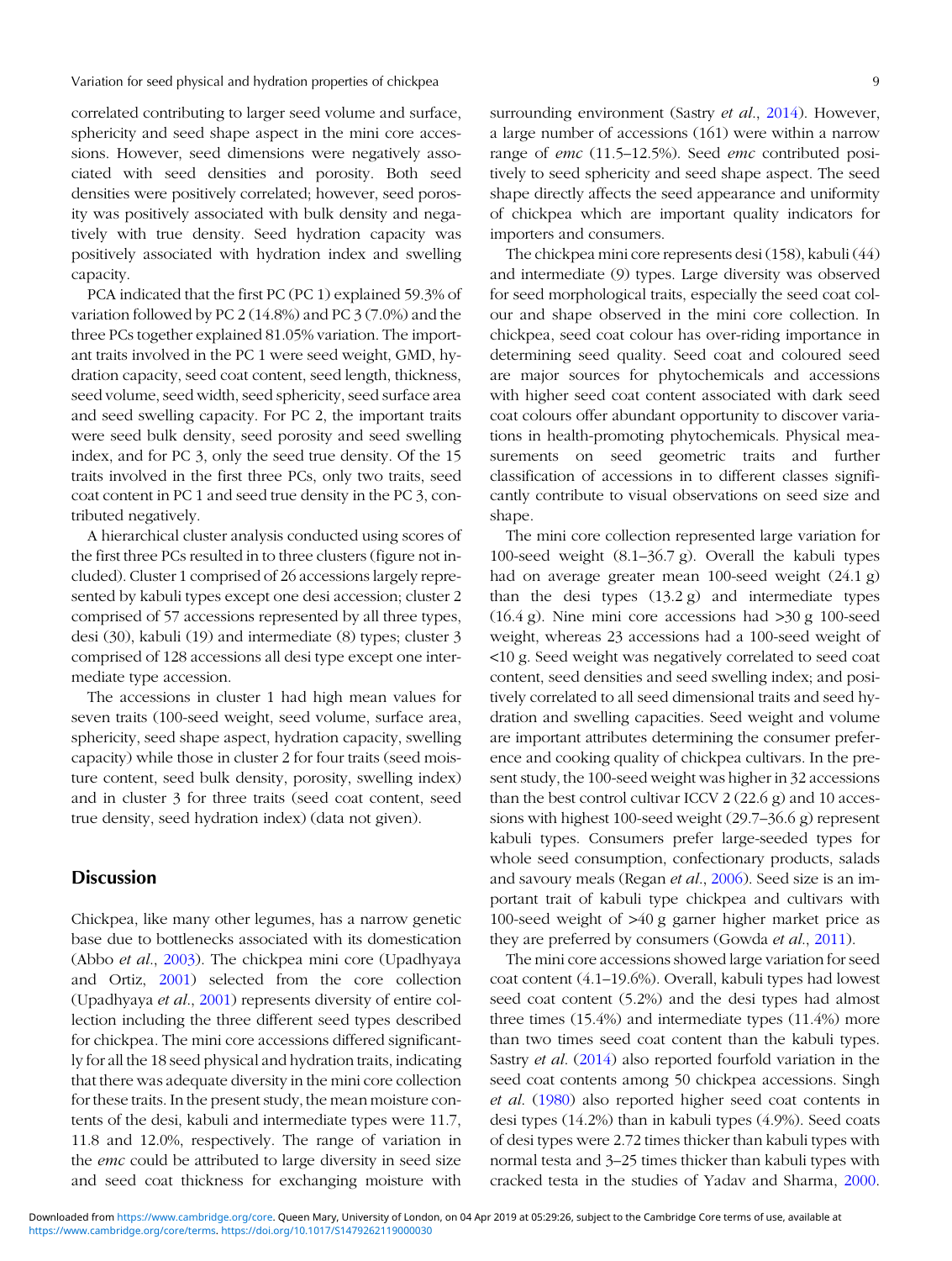Wood *et al.* [\(2011](#page-13-0)) reported the differences in the processing of desi and kabuli types on the basis of morphology and composition of seed coats. Physical characteristics of chickpea seeds such as grain size, weight and hull content are important for milling and marketing (Ramasamy and Harte, [2009\)](#page-13-0) and difficult milling in chickpea is associated with seed coat traits and a more flexible seed coat resists cracking and decortication. There is growing evidence of seed coat characteristics to specific seed problems like susceptibility to mechanical damage, seed longevity and tolerance to field weathering (Malik et al., [2011](#page-12-0)). Seed coat is one of the main determinants of seed germination, vigour and longevity potentials. The susceptibility to mechanical damage is related to lignin content of the seed coat, while seed longevity and tolerance to field weathering depends on seed coat integrity. Seeds having greater weight and thickness were less susceptible to mechanical damage and seeds with pigmented seed coats have a longer storage life, and chickpeas with dark seed coats store better than lighter-coloured varieties (Gvozdeva and Zhukova, [1971\)](#page-12-0) and pale-seeded chickpeas are shorter lived than those with thicker, harder coats (Van der Maesen, [1984](#page-13-0)). Understanding the mechanisms of seed coat strength and flexibility, pectic polysaccharide binding, lectins and arabinogalactan-proteins allow breeding programmes to optimize milling performance in new cultivars (Wood et al., [2014](#page-13-0)). Seed hardness, small seed size, absence of anti-nutritional factors and presence of toxic substances affect bruchids damage to legume seeds (Southgate, [1979](#page-13-0)), and rough (wrinkled) and thick seed coat might be responsible for resistance to bruchids. The seed coat performs a vital function in protecting the seed prior to germination and allows the seed to remain dormant or withstand mechanical damage (Oomaha et al., [2010](#page-13-0)). In this study, the seed coat content of 19 accessions was lower than the control cultivar L 550 (kabuli type) and in 60 accessions higher than the control cultivar G 130 (desi type), thus the mini core collection offering wide diversity in both desi and kabuli types for utilization. The mini core accessions identified with higher seed coat content contribute to addressing some of these problems.

Mini core accessions showed significant differences for the physical dimensions of seeds. Kabuli types had greater GMD (7.2 mm) and seed volume  $(384 \text{ mm}^3)$  than the desi types (6.0 mm GMD and 220 mm<sup>3</sup> volume) and intermediate types  $(6.5 \text{ mm}; 270 \text{ mm}^3)$ . Among these three groups, there were considerable differences for the GMD as well as for seed volume  $(6.0 \text{ mm}$  and  $220 \text{ mm}^3$  for desi;  $7.2$ mm and 384 mm<sup>3</sup> for kabuli; and 6.5 mm and 270 mm<sup>3</sup> for intermediate type). Considering the seed length, width, thickness, seed volume, GMD and surface area, the large-sized accessions were ICCs 8261, 9137, 12328, 14199, 15294, 15333, 15518, 15697 and 16796 in the mini core collection. The seed volume, GMD and surface area

in 24 accessions was higher than the best control cultivar ICCV 2. These include 20 kabuli type and four desi type accessions (ICCs 1915, 6306, 12866 and 15294) offering wide diversity in seed dimensional traits for utilization in both the groups. The trade recognizes three groups in chickpea based on seed diameter in Europe and Australia: large seeded (>9 mm), medium seeded (8–9 mm) and small seeded (7–8 mm). Kabuli type chickpea seeds >7 mm receive a premium of US\$50 per ton for each additional mm of diameter (Biçer, [2009\)](#page-12-0) and the seed lot must contain a large proportion of such seeds to get the extra price (Barker, [2007](#page-12-0)).

Seed surface area, sphericity and seed shape aspect are important physical parameters contributing to the seed shape of chickpea. Overall, the mean sphericity was highest in kabuli types (85.7%) followed by intermediate types (84.5%) and desi types (79.5%). Within each of these groups, there were vast differences in sphericity of seeds. It is important to evaluate the sphericity of the germplasm accessions especially for the pea-shaped accessions. Such accessions are of interest to breeders attempting to develop cultivars with diverse marketing needs. Nelson and Wang [\(1989](#page-12-0)) proposed a visual scoring system to describe a broad variation of seed shape. Among the tested accessions, 32 accessions had a sphericity >85% and one accession (ICC 7323) with a sphericity >90%, representing a perfect pea shape. The mean seed shape aspect of the desi, kabuli and intermediate types was 71.2, 78.2 and 76.3%, respectively. Sixteen accessions had a shape aspect >80% including one accession (ICC 7323) with highest seed shape aspect >84%. Sphericity and seed shape aspect of chickpea seeds were significantly correlated  $(r^2 = 0.958 < 0.01\%)$ . The 100-seed weight and other physical dimensions significantly correlated with the sphericity and seed shape aspect of chickpea accessions (Sastry et al., [2014\)](#page-13-0). In this study, we have identified nine accessions that had a seed sphericity and seed shape aspect higher than the best control cultivar ICCV 2. These accessions include eight kabuli type (ICCs 6263, 7308, 8261, 9137, 13187, 13283, 15435 and 15518) and one intermediate type (ICC 7323). Dutta et al. ([2004](#page-12-0)) reported a sphericity (74%) and roundness (70%) at 10·9% moisture content in chickpea seeds. Higher sphericity of chickpea seeds allows more sliding and rolling during seed processing (Konak et al., [2002](#page-12-0)). Ghadge et al. [\(2008](#page-12-0)) studied the physical properties of chickpea split ('dhal') and identified the importance of sphericity and aspect ratio of the seeds in determining the shape of the splits ('dhal').

Chickpea seed bulk density and true seed density were negatively related to seed physical dimensions, the sphericity and seed shape aspect. The mean bulk density and true density of the desi, kabuli and intermediate types were 0.702, 0.691 and 0.707 g/cc; and 1.293, 1.261 and 1.293 g/cc, respectively. However, within each of the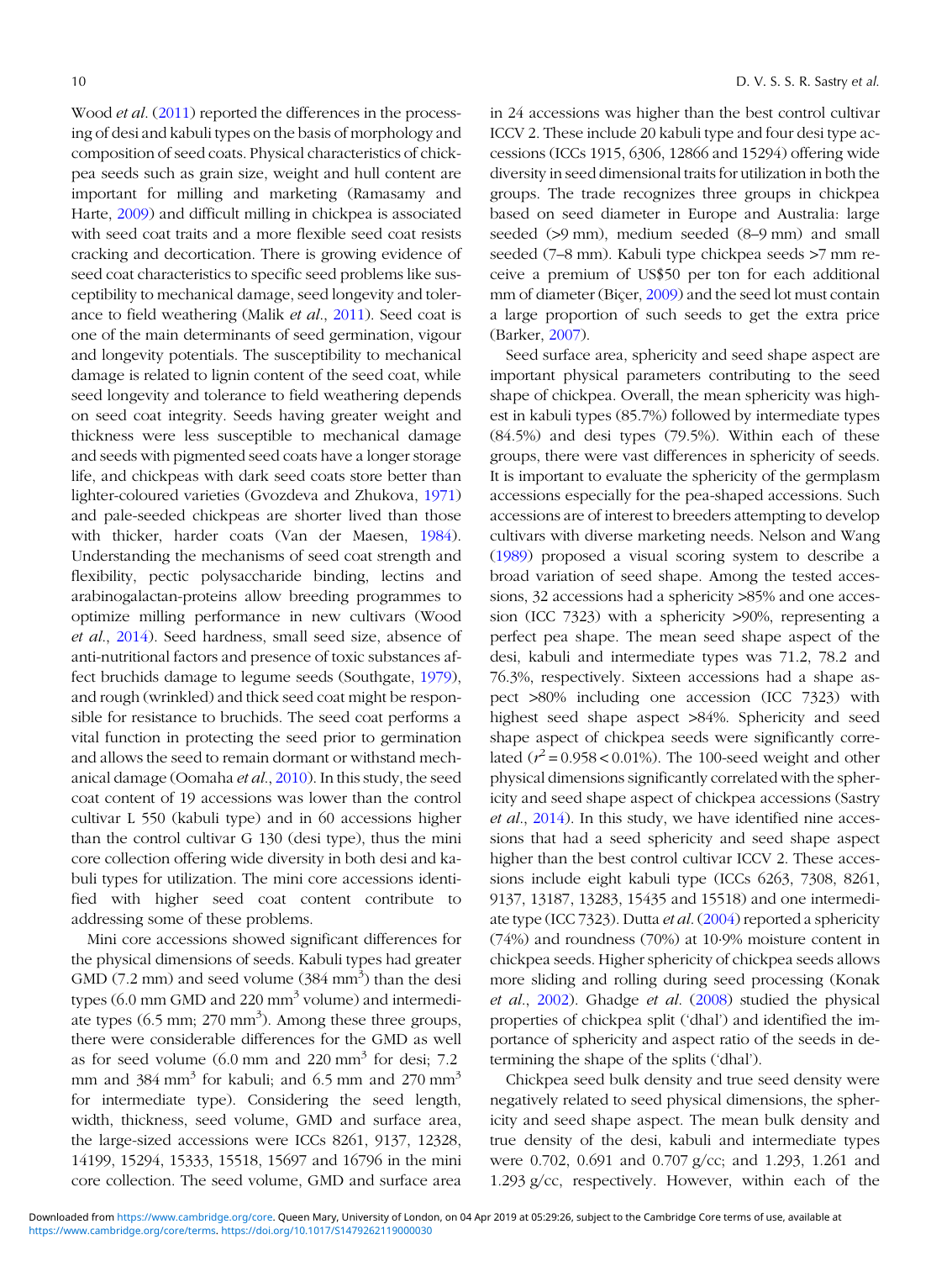three groups, there were good differences among accessions for both bulk density and true density. In this study, 20 accessions had a seed bulk density and true density higher than the best control cultivars (G 130 and ICCV 10). These accessions include 16 desi type, two kabuli type (ICCs 11879 and 12492) and two intermediate type (ICCs 8350 and 10341). The lowest bulk density was observed in ICC 16903, a desi type chickpea with a 100-seed weight 14.4 g and a seed coat content 17.1%. Two accessions, ICC 708 (desi) and ICC 12492 (kabuli) with 100-seed weights 13.8 and 16.5 g respectively, also had high bulk density. The intermediate type (pea-shaped) chickpeas have greater true densities compared with desi and kabuli types (Sastry et al., [2014](#page-13-0)). Bulk density reflects the way the seeds pack and is a useful parameter in determining the size of container needed for a given weight of seed (Gürsoy and Güzel, [2010](#page-12-0)) during seed packaging and storage. In this study, the seed bulk density and porosity was highest in ICC 10341, a kabuli type with a 100-seed weight 19.2 g and a seed coat content 6.0%. The lowest porosity was in ICC 16903, a desi type with a 100-seed weight 14.4 g and a seed coat content 17.1%. True seed density is a component of grain yield that is positively correlated with seed protein concentration and selection for increased density could provide an efficient way to improve protein concentration without affecting seed yield and since the measurement of seed density and seed weight is relatively inexpensive, hence a low-cost way to identify promising accessions (Li and Burton, [2002\)](#page-12-0).

The seed hydration and swelling traits were negatively influenced by the seed coat content indicating higher swelling and hydration index for accessions with thinner seed coats. The mean hydration capacity and hydration index of the desi, kabuli and intermediate types were 0.153 g/ seed and 1.158; 0.285 g/seed and 1.180; and 0.190 g/seed and 1.127, respectively. Kaur et al. [\(2005](#page-12-0)) reported that seeds with higher test weight and volume take higher cooking time and swelling capacity and hydration capacity correlated well with cooking time, springiness and hardness of soaked chickpea seeds. Sfayhi and Kharrat ([2011\)](#page-13-0) observed significant differences in physiochemical and cooking characteristics of chickpea cultivars and seeds with higher size have higher hydration capacity and longer cooking time. The mean swelling capacity and swelling index of the desi, kabuli and intermediate types were 0.137 ml/seed and 1.158; 0.255 ml/seed and 1.063; and 0.173 ml/seed and 1.025, respectively. Among the mini core collection, 60 accessions had a seed hydration capacity of >0.213 g/seed and 40 accessions had a swelling capacity >0.213 ml/seed (higher than the best control cultivar L 550). These accessions include 33 kabuli type, 17 desi type and two intermediate type (ICCs 8350 and 10341). However, seed hydration index and swelling index were higher in desi types. The hydration index was highest in desi type control cultivar (ICCV 10). Nine accessions had a swelling index higher than control cultivar G 130. Kabuli type chickpeas had high 100-seed weight, hydration and swelling capacity than desi types, indicating seed coat differences affecting the seed quality traits. Seed weight, seed volume, swelling index and hydration capacity are correlated with cooking time and these relationships enable large numbers of chickpea genotypes to be screened rapidly into long, medium and short cooking time types (Williams et al., [1983](#page-13-0)). Lopez and Fuentes ([1990](#page-12-0)) and Badshah et al. [\(2003](#page-12-0)) observed relationships among water absorption and seed coat contents affecting the cooking quality. Ozer et al. [\(2010](#page-13-0)) emphasized the importance of physical, physiochemical and cooking properties of chickpeas in identification of chickpea landraces for developing high-quality chickpea cultivars.

Agbola et al. [\(2002](#page-12-0)) and Malik et al. [\(2011](#page-12-0)) emphasized the need to improve the physical quality characteristics and selections based on these traits for improvement of quality traits in chickpea. Singh et al. [\(2003\)](#page-13-0) and Lokare et al. [\(2007](#page-12-0)) observed little influence of environment on seed physiochemical traits in chickpea. Hossain et al. [\(2010](#page-12-0)) observed low genotype × environment interaction and high magnitude of heritability suggesting the environmental stability of the chickpea seed shape trait (roundness index). This is expected as this is a qualitative trait which show low environment influence and genotype × environment interaction. Genetic analysis of seed coat thickness indicated a monogenic inheritance, with the thin kabuli seed coat being the recessive character (Gil and Cubero, [1993](#page-12-0)). Selection for variation in the physical seed characters of chickpea would enable breeding of cultivars with the potential to attract premium prices. Besides seed dimensional traits, sphericity and seed shape aspect, seed volume showed positive association with hydration capacity and swelling capacity; density of seed is negatively associated with volume of seed and swelling index. Swelling index, volume of seed and cooking time had high heritability coupled with high genetic advance indicated that these characters are under additive genetic control and simple selection will be effective for their improvement (Singh, [2016](#page-13-0)). Seed weight was associated with all seed dimensions and contributed significantly to seed hydration capacity and swelling capacity. Among the observed traits, large variability was observed for seed weight, seed coat content, seed volume and seed swelling capacity and low variability for seed moisture content, seed length, sphericity and seed hydration index. Patanè et al. ([2004\)](#page-13-0) also reported a large variability among genotypes for swelling capacity and swelling index and lowest variability for seed coat and seed weight and identified genotypes having good seed weight and low seed coat incidence and calcium content, all important attributes affecting cooking quality.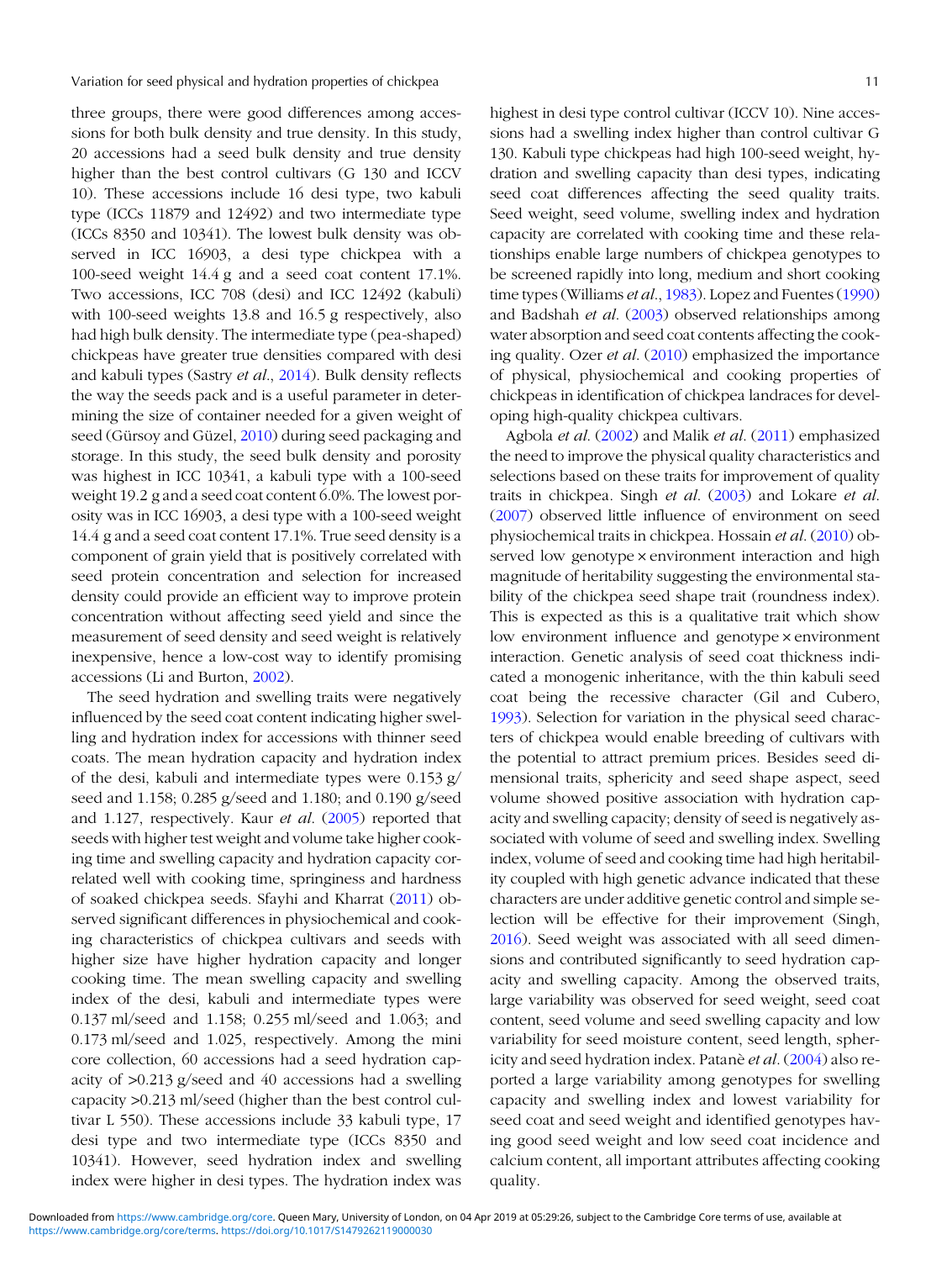# <span id="page-11-0"></span>Implications for conservation and utilization

The relevance of seed physical properties of chickpea for conservation and utilization have been reported (Sastry et al., [2014](#page-13-0)). The seed moisture content (emc) is an important measure of seed quality influencing the physical parameters, seed handling procedures and storage behaviour of germplasm collections in the genebanks. Seed size, shape and density are important in seed cleaning process (separating seed from undesirable materials). Kabuli types were prone to seed coat-related injuries during processing resulting in poor quality and viability and seeds with pea shape and smooth surface were sensitive to drying necessitating alternate measures for reducing moisture content. Seed bulk density and porosity affect the resistance to airflow of seeds and are crucial in the development of aeration and drying systems. Seed size and porosity has significance with seed containers and processing seed samples for conservation, especially under vacuum storage compared with storage without vacuum. Highly porous seeds require more storage space during packing and chickpea seeds with higher porosity coupled with angular shape and rough seed coat surface demand additional specifications and care during sealing and storage. There are chances of damages to seed containers, especially the aluminium foil pouches as well as changes in storage environments in the containers for highly porous seeds.

#### Multiple trait accessions

The chickpea mini core collection has been evaluated extensively for various agronomic traits and resistance to biotic and abiotic stresses (Upadhyaya et al., [2013](#page-13-0)). In this study, top 10 accessions pooled from each seed trait resulted in 67 unique accessions (online Supplementary Table S1). Twenty-seven of these accessions were also identified as promising for important agronomic traits and resistant/tolerant to biotic and abiotic stresses during large-scale evaluations besides being genetically diverse (Upadhyaya et al., [2013\)](#page-13-0). Identification of sources for different traits and utilizing them for recombinant breeding is crucial for developing chickpea cultivars to meet the emerging challenges to agricultural production (Upadhyaya et al., [2013\)](#page-13-0). Accessions with desirable seed traits and as promising sources for morphoagronomic, and for biotic and abiotic stresses are presented in online Supplementary Table S2.

From this study and earlier studies, the following accessions are most promising in the chickpea mini core collection:

• ICC 637 – a desi type, tolerant to drought, salinity and heat, and agronomically superior.

- ICC 7323 an intermediate type with best seed shape aspect and tolerant to drought.
- ICC 9137 a kabuli type, large seeded with superior physical and hydrological seed traits including high sucrose and high ciceritol density and high yielding under high-temperature conditions.
- ICC 12328 a kabuli type with superior physical and hydrological seed traits including high sucrose density, resistant to dry root-rot and Botrytis grey mold and agronomically superior.
- ICC 11879 a kabuli type, high-yielding, Ascochyta blight tolerant, semi-erect, well adapted and released as cultivar in eight countries (Algeria, France, Iraq, Jordan, Lebanon, Morocco, Syria and Turkey).
- ICC 13219 a desi type, resistant to Fusarium wilt, Botrytis grey mold and legume pod borer.
- ICC 13816 a kabuli type, resistant to Fusarium wilt, Ascochyta blight and Botrytis grey mold, semi-erect, long duration, with high seed protein and micronutrient dense (Fe and Zn), well adapted and released as cultivar in six countries (Algeria, Cyprus, Jordan, Iraq, Italy and Tunisia).
- ICC 15518 a kabuli type with superior physical and hydrological seed traits and agronomically superior.
- ICC 15606 a desi type with high seed density, resistant to Fusarium wilt, Botrytis grey mold and legume pod borer.

New cultivars are accepted as valuable raw material for the production of foodstuffs based on evaluation of their physical, chemical and nutritive properties. The physical traits of chickpea seeds are easy to measure and provide a base for screening and classifying large germplasm collections for utilization in research. Further studies are needed on seed traits associated with storage pests, 'dhal' recovery, cooking quality and other related consumer preferences.

The chickpea mini core collection is a global public good and representative seed samples are available for utilization in research following a Standard Material Transfer Agreement (SMTA) under the International Treaty on Plant Genetic Resources for Food and Agriculture (ITPGRFA).

## Supplementary material

The supplementary material for this article can be found at <https://doi.org/10.1017/S1479262119000030>

#### References

Abbo S, Berger J and Turner NC (2003) Evolution of cultivated chickpea: four bottlenecks limit diversity and constrain adaptation. Functional Plant Biology 30: 1081–1087. doi:10.1071/FP03084.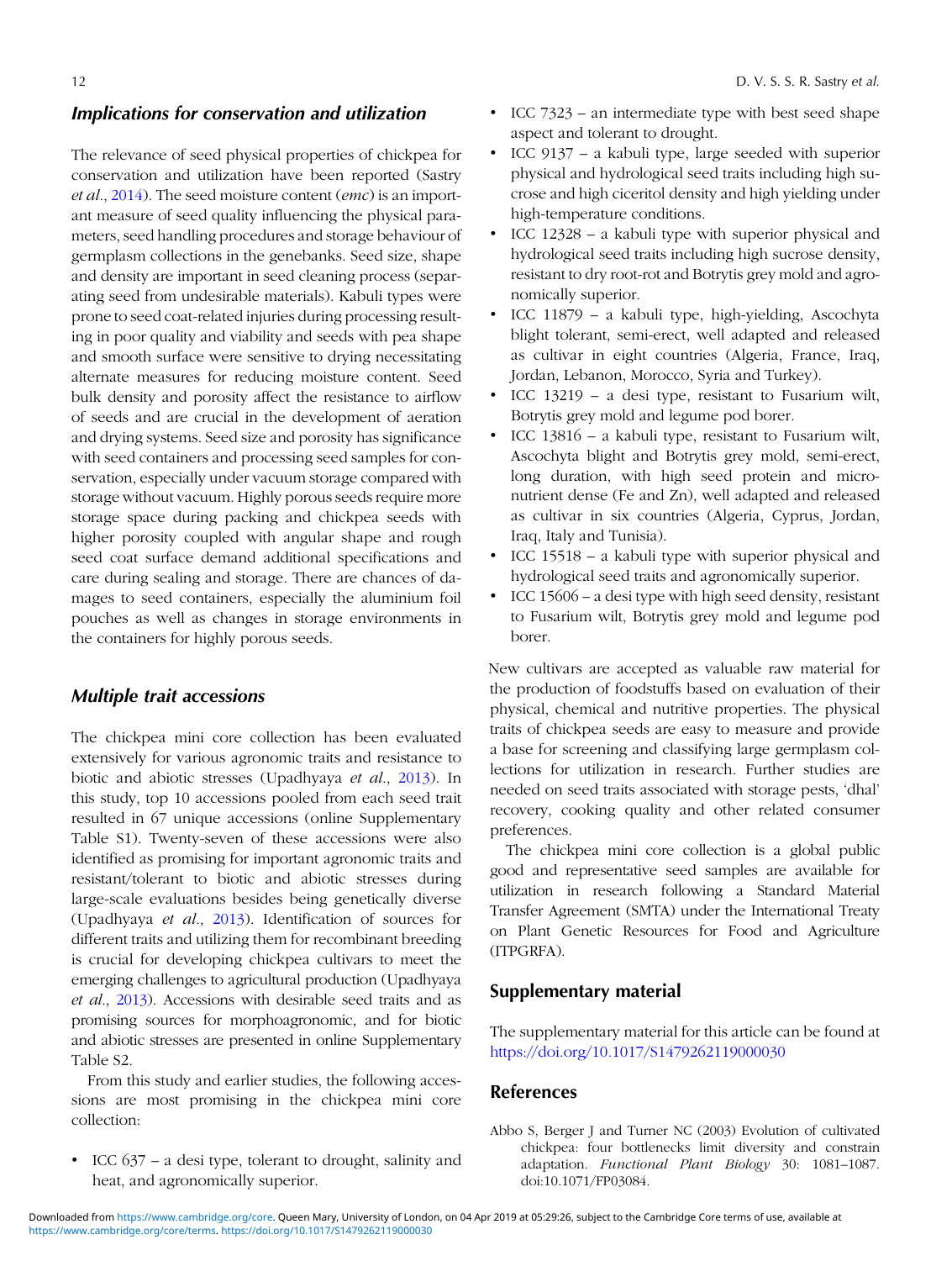- <span id="page-12-0"></span>Agbola FW, Kelley TG, Bent MJ and Rao PP (2002) Eliciting and valuing market preferences with traditional food crops: the case of chickpea in India. International Food Agribusiness Management Review 5: 7–21.
- Badshah A, Khan M, Bibi N, Khan M, Saijad A, Chaudry MA and Khattak SM (2003) Quality studies of newly evolved chickpea cultivars. Advances in Food Sciences 25: 95–99.
- Barker B (2007) Grow bigger kabuli chickpea seed. Available at <http://www.topcropmanager.com/content/view/1047/132/> (verified 29 Sept. 2010).
- Bicer TB (2009) The effect of seed size on yield and yield components of chickpea and lentil. African Journal of Biotechnology 8: 1482–1487.
- Dua RP, Chaturvedi SK and Sewak S (2001) Reference Varieties of Chickpea for IPR Regime. Kanpur, India: Indian Institute of Pulse Research, p. 34.
- Dutta SK, Nema K and Bhardwaj RK (2004) Physical properties of gram. Journal of Agricultural Engineering Research 39: 259–268.
- Eissa AHA, Mohamed MA, Moustafa H and Alghannam ARO (2010) Moisture dependent physical and mechanical properties of chickpea seeds. International Journal of Agricultural and Biological Engineering 3: 70–83.
- El-Swaify SA, Pathak P, Rego TJ and Singh S (1985) Soil management for optimized productivity under rainfed conditions in the semi-arid tropics. Advances Soil Science 1: 1-64. doi: 10.1007/978-1-4612-5046-3\_1.
- FAOSTAT (2016) Source: <http://faostat.fao.org/> (accessed on 4 May, 2018).
- Genebank Database (2018) Source: [http://genebank.icrisat.org/](http://genebank.icrisat.org/Characterization/frmChickpea?Crop=Chickpea) [Characterization/frmChickpea?Crop=Chickpea](http://genebank.icrisat.org/Characterization/frmChickpea?Crop=Chickpea).
- Ghadge PN, Vairagar PR and Prasad K (2008) Physical properties of chick pea split (Cicer arietinum L.). Agricultural Engineering International: the CIGR Journal X: 1–9.
- Gil J and Cubero JI (1993) Inheritance of seed coat thickness in chickpea (Cicer arietinum L.) and its evolutionary implications. Plant Breeding 111: 257–260. [https://doi.org/10.1111/](https://doi.org/10.1111/j.1439-0523.1993.tb00639.x) [j.1439-0523.1993.tb00639.x.](https://doi.org/10.1111/j.1439-0523.1993.tb00639.x)
- Gowda CLL, Upadhyaya HD, Dronavalli N and Singh S (2011) Identification of large-seeded high-yielding stable kabuli chickpea germplasm lines for use in crop improvement. Crop Science 51: 198–209.
- Gürsoy S and Güzel E (2010) Determination of physical properties of some agricultural grains. Research Journal of Applied Sciences, Engineering and Technology 2: 492–498.
- Gvozdeva ZV and Zhukova NV (1971) Influence of storage conditions on longevity of seeds of bean, chickpea and soybean. Trudy po Prikladnoi Botanike 45: 161–168.
- Hossain S, Ford R, McNeil D, Pittock C and Panozzo JF (2010) Development of a selection tool for seed shape and QTL analysis of seed shape with other morphological traits for selective breeding in chickpea (Cicer arietinum L.). Australian Journal of Crop Science 4: 278–288.
- IBPGR, ICRISAT and ICARDA (1993) Descriptors for Chickpea (Cicer arietinum L.). Rome, Italy; International Board for Plant Genetic Resources, International Crops Research Institute for the Semi-Arid Tropics, Patancheru, India and International Center for Agricultural Research in the Dry Areas, Aleppo, Syria.
- ICRISAT (1994) Plant Material Description no. 57. Patancheru, Andhra Pradesh, India: International Crops Research Institute for the Semi-Arid Tropics.
- ICRISAT (2009) ICRISAT Archival Report 2009. Patancheru, Andhra Pradesh, India: International Crops Research Institute for the Semi-Arid Tropics. Available at [http://intranet/ddg/](http://intranet/ddg/Admin%20Pages2009/Archival_Report_2009.aspx) [Admin%20Pages2009/Archival\\_Report\\_2009.aspx](http://intranet/ddg/Admin%20Pages2009/Archival_Report_2009.aspx) (accessed 20 March 2013).
- ISTA (1993) International rules for seed testing. Seed Science and Technology 21(Suppl,): 1–288.
- Jha NS (1999) Physical and hygroscopic properties of makhana. Journal of Agricultural Engineering Research 72: 145–150.
- Jukanti AK, Gaur PM, Gowda CLL and Chibar RN (2012) Nutritional quality and health benefits of chickpea (Cicer arietinum l.). British Journal of Nutrition 108 (Suppl 1): S11– S26. doi: 10.1017/S0007114512000797.
- Kashiwagi J, Krishnamurthy L, Upadhyaya HD, Krishna HS, Chandra S and Vadez V (2005) Genetic variability of drought-avoidance root traits in the mini core germplasm collection of chickpea (Cicer arietinum L.). Euphytica 146: 213–222. doi: 10.1007/s10681-005-9007-1.
- Kaur M, Singh N and Sodhi NS (2005) Physicochemical, cooking, textural and roasting characteristics of chickpea (Cicer arietinum L.) cultivars. Journal of Food Engineering 69: 511-517. <https://doi.org/10.1016/j.jfoodeng.2004.09.002>.
- Khattak AB, Khattak GSS, Mahmood Z, Bibi N and Ihsanullah I (2006) Study of selected quality and agronomic characteristics and their interrelationship in Kabuli-type chickpea genotypes (Cicer arietinum L.). International Journal of Food Science & Technology 41(Supple. 2): 1–5.
- Konak M, Carman K and Aydin C (2002) Physical properties chickpea seeds. Biosystems Engineering 82: 73–78.
- Kumar J, Haware MP and Smithson JB (1985) Registration of four short duration fusarium wilt resistant kabuli (garbanzo) chickpea germplasm. Crop Science 25: 576–577. doi: 10.2135/cropsci1985.0011183X00250003004.
- Li H and Burton JW (2002) Selecting increased seed density to increase indirectly soybean seed protein concentration. Crop Science 42: 393–398.
- Lokare YA, Patil JV and Chavan UD (2007) Genetic analysis of yield and quality traits in kabuli chickpea. Journal of Food Legumes 2: 147–149.
- Lopez BL and Fuentes M (1990) Cooking quality of chickpea. Options Méditerranéennes – Série Séminaires – n.o. 9: 113–125.
- Malik SR, Saleem M, Iqbal U, Zahid MA, Bakhsh A and Iqbal SM (2011) Genetic analysis of physiochemical traits in chickpea (Cicer arietinum) seeds. International Journal of Agriculture and Biology 13: 1033–1036.
- Meena HP, Kumar J, Upadhyaya HD, Bharadwaj C, Chauhan SK, Verma AK and Rizvi AH (2010) Chickpea mini core germplasm collection as rich sources of diversity for crop improvement. Journal of SAT Agricultural Research 8: 1-5.
- Mehla IS, Waldia SR and Dahiya SS (2001) Variation and relationship among cooking quality attributes across the environments in 'Kabuli' chickpea (Cicer arietinum L.). Journal of Food Science and Technology 3: 283–286.
- Mohsenin NN (1986) Physical Properties of Plant and Animal Materials, 2nd edn. New York: Gordon and Breach Science Publishers.
- Nelson RL and Wang P (1989) Variation and evaluation of seed shape in soy bean. Crop Science 29: 147–150.
- Nikobin M, Mirdavardoost F, Kashaninejad M and Soltani A (2009) Moisture-dependent physical properties of chickpea seeds. Journal of Food Processing Engineering 32: 544–564.
- Omobuwajo OT, Akande AE and Sann AL (1999) Selected physical, mechanical and aerodynamic properties of African